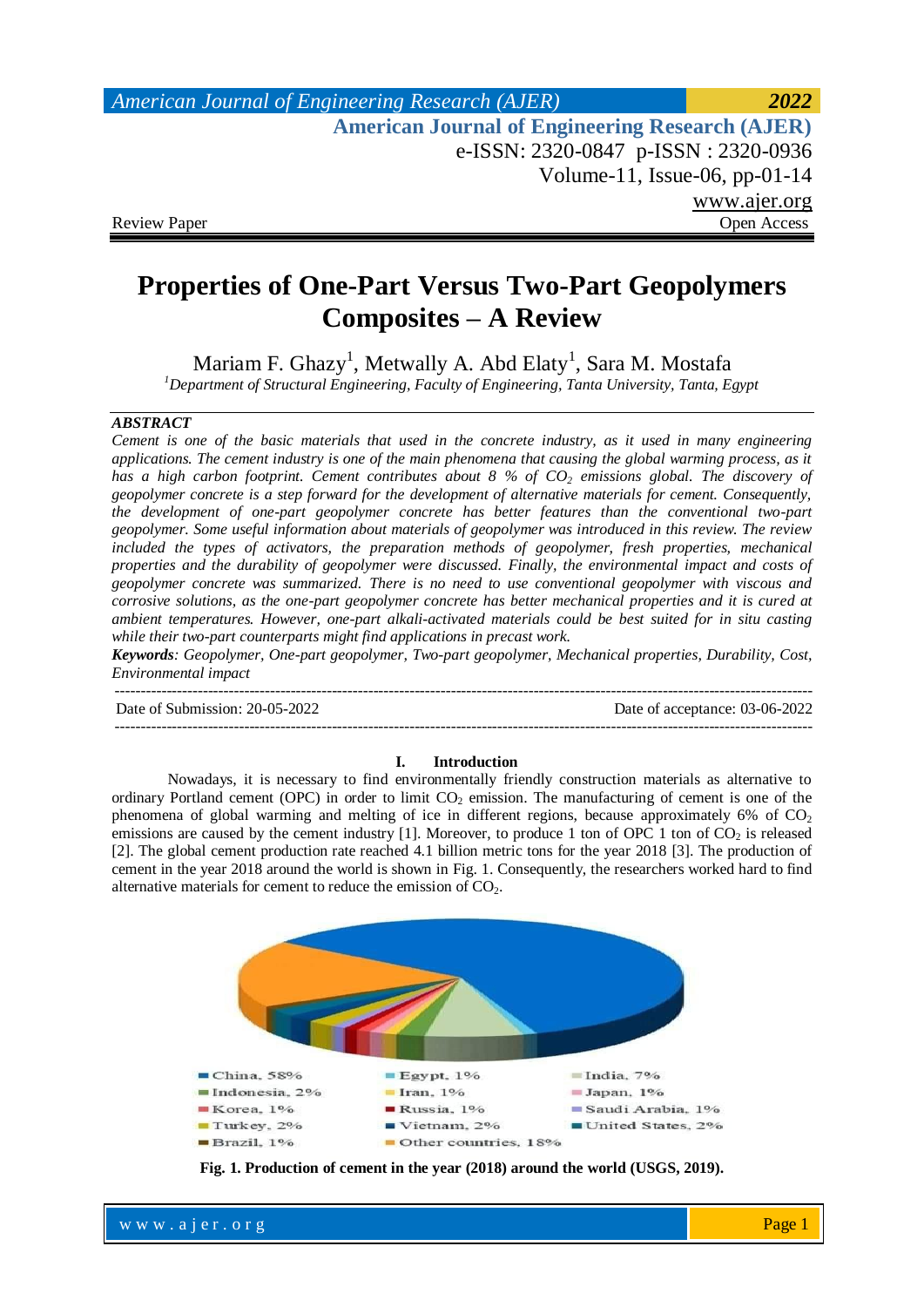Geopolymer is one of the best innovation in replacing the (OPC). When using an appropriate mixture of geopolymers, reduction up to 80% in CO<sup>2</sup> emissions and 60% in energy consumption compared to cement [4]. Therefore, geopolymer has become widely known and occupied a great position among researchers [5], [6], [7]. Davidovits (1979), was the first author to address the term of geopolymer [8]. The traditional geopolymers reported in previous researches are two-part mixtures which components contains both liquid phase (activator) and solid phase (aluminosilicate materials). Geopolymers have many advantages, namely: more environmentally friendly, high level of workability, higher compressive strength [9], [10], [11], more resistance to acids and sulfate [12], [13], high resistance to temperature ([14], [15], lower drying shrinkage and creep ([9], [16], [17]. On the other hand, geopolymerization is a complex process [14]. Moreover, there are still some shortcomings associated with geopolymer concrete such as alkaline solutions make the handling and applications of geopolymer difficult because this solutions are corrosive, viscous, difficult to move from one place to another and difficult to store in large quantities ([5], [18], [19]. The soluble silicate, which is added to geopolymer is not completely consumed during the geopolymerization process, and this one of the reasons for increasing the permeability and decreasing the durability of conventional geopolymer. Therefore, the need to evolve geopolymer mixes.

The discovery of a one-part geopolymer "just add water" is a step forward in the field of manufacturing geopolymer mixtures. One-part geopolymer called geopolymer cement because it is simply added water only in the application of its use. One- part geopolymer consist of solid alkali activator and solid aluminosilicate. Before usage, the solid alkali activator and solid aluminosilicate are mixed together uniformly and then adding water when the usage is needed similar to Portland cement [20]. Thus, lead to that the usage of alkaline solution in the conventional geopolymer is not necessary. Initially, some researchers found defects in one-part geopolymer such as low compressive strength [21] and low mechanical strength [22]. Therefore, there are many efforts from researchers to develop one-part geopolymers. Through the efforts of the researchers, the geopolymer has achieved a compressive strength up to 57 MPa at ambient temperature, this make one-part geopolymer gain comparison with two-part geopolymer [23].

## **II. Materials of geopolymer**

Geopolymer is consist of alkali activator materials and aluminosilicate materials (solid wastes) as source materials [24], [25], [26], [27]. The constituents of geopolymer concrete and some of their examples that are used can be seen from Fig. 2 [28], [29]. Additionally, aluminosilicate materials can be divided into three mainly categorize industrial wastes (by-product), agricultural wastes, and municipal wastes. Fig. 3 shows the solid wastes that used in geopolymers concrete in detail [30].



**Fig.2. Constituents of geopolymer concrete [28],[29].**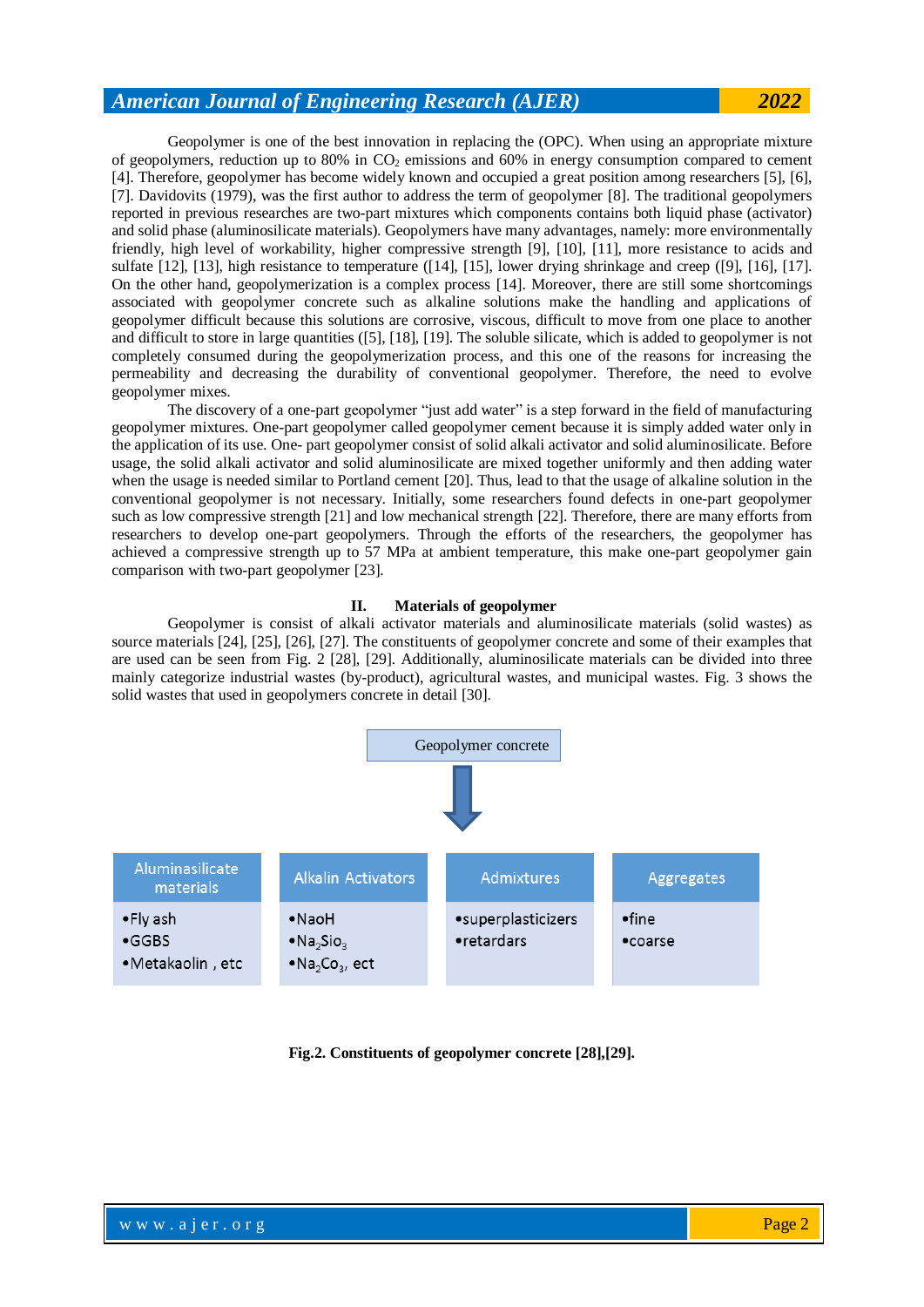

**Fig. 3. Solid wastes that used in geopolymers concrete [30].**

## **2.1. Alumino-silicate materials**

Raw materials for the binder are a material with high alumina and silica. There are many types of aluminosilicate materials such as fly ash, ground granulated blast furnace slag (GGBS), metakaolin and silica fume. Fly ash class (F) and GGBS are more used because of their availability and desired properties [31].

## **2.1.1. Fly ash**

Fly ash is aluminosilicates by-product that is generated in thermal power plants. There are two classes of fly ash class (c), having greater than 20% of CaO and class (F), having lower than 7% of CaO. The main difference between these classes is the amount of calcium, silica, alumina and iron content in the ash. The shape of the fly ash particle is spherical glassy, with a specific surface area of 2500–5000 g/cm<sup>2</sup> and a density of 2.2–2.8 g/cm<sup>3</sup> [29]. The use of low calcium fly ash (class f) gives a longer setting time and better workability [31], [32], lower shrinkage and carbonation [33], [32], higher chloride resistance [33] and better fire resistance [31], compared to high calcium fly ash (class c). Fly ash was activated by different alkaline solution like sodium hydroxide, potassium hydroxide and potassium silicate. The results showed that the workability becomes better with potassium hydroxide or potassium silicate in fly ash geopolymer [34].

## **2.1.2. Ground granulated blast furnace slag (GGBS)**

GGBS is a cementitious material whose main use is in concrete and is a by-product from the blast-furnace used to make iron. It added to the mix to achieve hardening at ambient temperature curing. It mainly contains CaO, silica, alumina, and small amounts of magnesia and has a "bulk density from 1000-1300 kg/m<sup>3</sup> and fineness 350 m<sup>2</sup>/kg. The use of it gives increasing in sulfate and weather resistance [35], [36].

## **2.2. Alkaline activators**

The alkaline activators, important material to product geopolymers. Sodium hydroxide, sodium silicate and sodium carbonates are generally used as alkaline activators [37]. There are two types of the activators, solid and liquid. Liquid activators usually used in two-part geopolymer; however solid activators usually used in one-part geopolymer. By using solid activators, the cost of materials and environmental footprint become lower and transportation becomes easier [38]. Chemical mechanism that followed in two cases whether solid or liquid to dissolve Si, Al and Ca is the same [39].

## **2.3. Coarse aggregates and fine aggregates**

Aggregates occupy almost 70% of concrete volume, where the mass proportion of coarse aggregate and fine aggregate usually used is 65% and 35% respectively. There are tests should be done on aggregates such as: sieve analysis, impact test, etc [40], [41].

## **2.4. Admixtures**

Admixtures are the material used to change rheological properties of fresh concrete [42]. Superplasticizers are used to enhance the slum value and the workability of concrete. Retarders are the materials used for increasing the setting time of concrete [28], [29].

## **III. Comparison of one-part and two-part geopolymer**

There are many efforts of researchers to make comparison between one-part geopolymer and two- part geopolymer by doing a lot of experiences to study the different properties of them. One-part geopolymer is similar to two-part geopolymer in their materials but there are a few differences between them in the activator materials and the preparation method [43].

## **3.1. Activator materials**

In one-part geopolymers, the activator materials are solid. However, in two-part geopolymers, the activator materials are solutions. Sodium meta silicate is the main type of activator that used as solid activator [37]. It was found that by [44] that CaO powder generates higher heats of hydration than  $Ca(OH)_{2}$ . Moreover,  $Ca(OH)$ <sub>2</sub> used instead of NaOH, because solid NaOH is corrosive and hygroscopic [45], [46]. In addition to, [47] used Ca(OH)<sub>2</sub> with Na<sub>2</sub>CO<sub>3</sub> and make comparison between them and NaOH, the results showed that one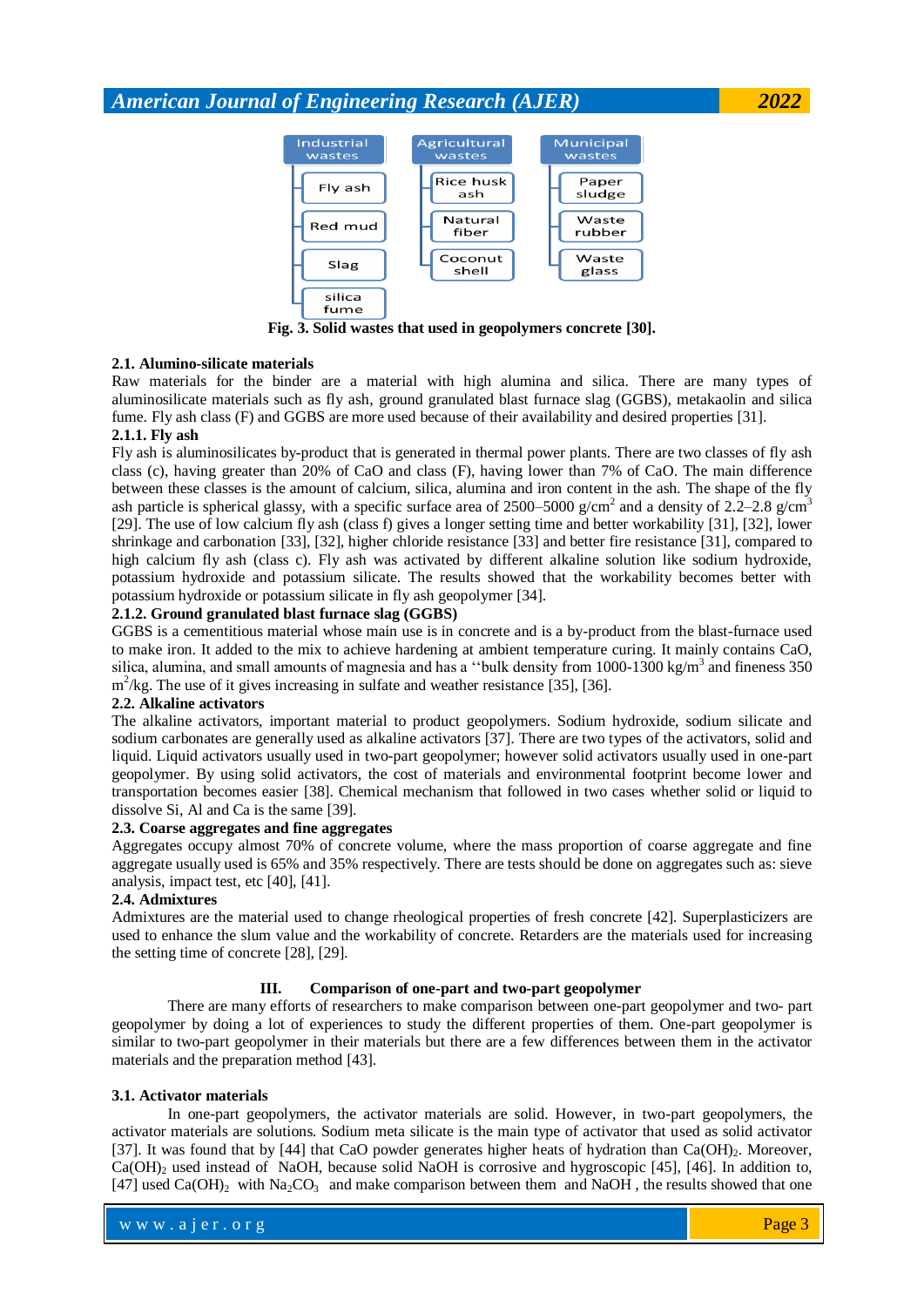part geopolymer that activated by  $Ca(OH)_2$  and  $Na_2CO_3$  has compressive strength 60% higher than that activated by NaOH.

#### **3.2. Preparation method**

During the preparation of one-part geopolymer, the solid activators and precursors were mixed with water at the same time when the usage in the site. However, during the preparation of two-part geopolymer, the activator solution was prepared and cooled at ambient temperature before mixing with the precursors. The preparation methods of one-part geopolymers and two-part geopolymers shown in Fig. 4 [43].



#### **B- Two-part geopolymer**



It is obvious that the properties of geopolymers depend on many factors such as; concentration of the activator and curing conditions. The study of [48] showed that the flexure and the compressive strength of onepart and two-part geopolymers increase by increasing the concentration of the activators and the workability decreases. Moreover, it was reported that geopolymers have been cured at high temperature or high pressure give compressive strength higher than that have been cured at ambient conditions [49], [50]. Additionally, (Nematollahi et al., 2015) [51] showed that the compressive strength and workability of the one-part geopolymer that consists of fly ash and slag and activated by three different of sodium silicate decreased by 31% and 35% respectively, as compared to that the corresponding two-part geopolymer.

Moreover, (Wang et al., 2017) [52] studied the mechanical properties and reaction process of slag with sodium silicate in two cases (solid and liquid). The results showed that, the two reaction processes were similar, however the mechanical performance of one-part geopolymer was better than that the two-part geopolymer. Consequently, (Zhang et al., 2021) [43] reported that, the workability of one-part geopolymer is better than that the two-part geopolymer at the same conditions (constant activator concentration 35% and the same activator modulus 1.4). Fig. 5-a shows the comparison of the fluidity of one-part and two-part geopolymer, and they reported that the compressive strength of one-part geopolymer was lower than the corresponding strength of their two-part geopolymer, and this is shown in Fig. 5-b. The comparison of one-part geopolymer and two-part geopolymer was summarized in Table 1.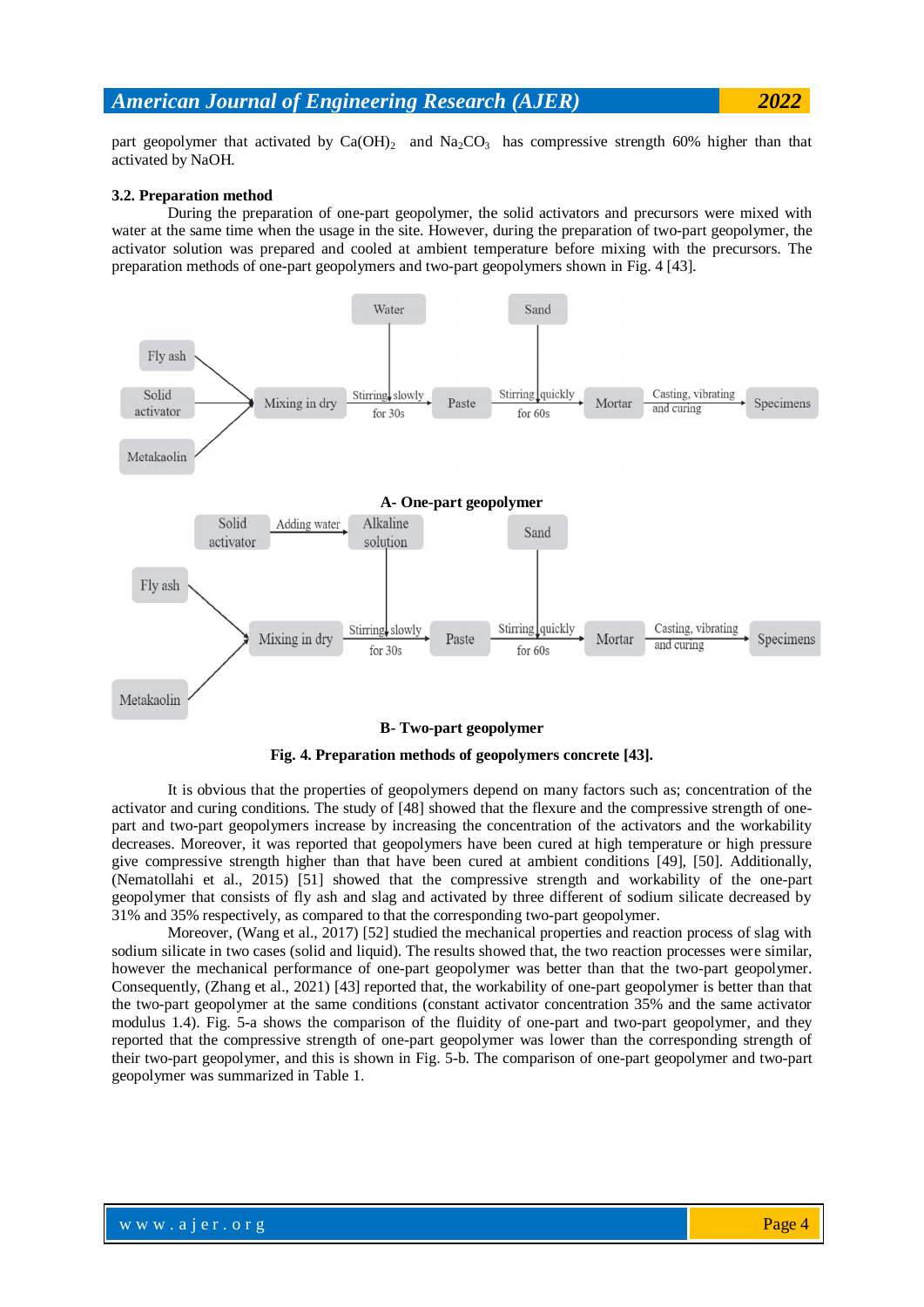

Note; T: two-part geopolymer, H: hydrous sodium silicate (Na<sub>2</sub>SiO<sub>3</sub>), O: one-part geopolymer and A: anhydrous sodium silicate  $(Na<sub>2</sub>SiO<sub>3</sub>)$ .

## **Fig. 5. Comparison between one-part and two-part geopolymer in fluidity and compressive strength (Zhang et al., 2021)[43].**

| <b>Parameters</b>            | One-part geopolymer                                                                                                                                                                                                                                                                                                                                                                                                                                                                                                                  | Two-part geopolymer                                                                                                                                                                                                                                                                                         |  |
|------------------------------|--------------------------------------------------------------------------------------------------------------------------------------------------------------------------------------------------------------------------------------------------------------------------------------------------------------------------------------------------------------------------------------------------------------------------------------------------------------------------------------------------------------------------------------|-------------------------------------------------------------------------------------------------------------------------------------------------------------------------------------------------------------------------------------------------------------------------------------------------------------|--|
| <b>Constituent materials</b> | 1-ALumina silicate sources such as: (Fly<br>ash, slag, kaolin, and slaked lime, ect).<br>2-Solid alkali activator such as: NaOH<br>powder, Na2Sio3 powder, and Na2CO3<br>powder or mix of them. [53], [54], [55].                                                                                                                                                                                                                                                                                                                    | 1-Alumina silicate sources such as: (Fly<br>ash, slag, kaolin, and slaked lime,ect).<br>2- Alkali activator solutions such as :<br>Na2CO3 or mix<br>NaOH, Na2Sio3, and<br>of them.<br>$[56]$ , $[54]$ , $[57]$ .                                                                                            |  |
| <b>Mixing method</b>         | -All materials are mixed together at the<br>same time (binder and filler).<br>-mixture design depends on; water to<br>cement ratio (w/c).<br>$[10]$ .                                                                                                                                                                                                                                                                                                                                                                                | -The binders are made in another place<br>before mixing.<br>-Mixture design depends on;<br>1-The ratio of the solid materials to the<br>liquid materials.<br>2-The ratio of pozzolanic materials to<br>alkali activator solution. [10].                                                                     |  |
| <b>Setting time</b>          | -setting time decreased by increasing<br>activator content [58].<br>-initial setting time was between 25-45 min,<br>and final setting time was between 55-125<br>min (Bashar et al., 2019); however, initial<br>setting time was between 23-150 min and<br>final setting time was between 69-230 min<br>$[39]$ .                                                                                                                                                                                                                     | -The difference between initial and final<br>setting time decreases with increasing slag<br>content [42].<br>It was reported the initial setting time<br>decreased to 290 min by using 10% of slag<br>in binder, and by using 20% and 30% of<br>slag, it reduced to 94 min and 41 min<br>respectively [59]. |  |
| <b>Compressive strength</b>  | -It was 45 MPa by activating fly ash or slag<br>by sodium metasilicate at air curing [60].<br>-It was 39 MPa and 36 MPa by activating<br>fly ash and GGBFS by sodium metasilicate<br>at air and heat curing respectively [61].<br>- It was 66 MPa by activating GGBFS by<br>using sodium metasilicate at ambient curing<br>$[20]$ .<br>- It was 44.9 MPa and 48 MPa by activating<br>fly ash and GGBFS by sodium metasilicate,<br>sodium carbonate and potassium hydroxide<br>at heat curing and air curing respectively<br>$[65]$ . | - It was 37 MPa by activating fly ash by<br>sodium silicate and sodium hydroxide at<br>air curing [62].<br>- It was 42.5 MPa by activating GGBFS by<br>sodium silicate and sodium hydroxide at<br>air curing [63].<br>- It was 45 MPa by activating fly ash by<br>sodium hydroxide at heat curing [64].     |  |
| Split tensile strength       | -It was 3.5 MPa, 3.1 MPa and 4.75 MPa at<br>water, air and solar 23°C curing<br>respectively [61].                                                                                                                                                                                                                                                                                                                                                                                                                                   | -It was 3.1 MPa at steam curing [66].<br>-It was 3.3 MPa at water curing [67].                                                                                                                                                                                                                              |  |
| <b>Flexural strength</b>     | -It was 6 MPa at ambient curing [20].<br>-It was 5 at water curing, 8.3 MPa at plastic<br>curing and 4.2 MPa at air curing [68].<br>-It 3.4 MPa at air curing [69].                                                                                                                                                                                                                                                                                                                                                                  | - flexure strength increase by increasing<br>the molarity of alkaline solution [70], [34].<br>-It was from 2.24 MPa to 6.41 MPa [71].<br>- It was from 4.9 MPa to 6.2 MPa [72].<br>-It was 6.86 MPa [73].                                                                                                   |  |

**Table (1): Simple illustrative comparison of one-part and two-part geopolymer**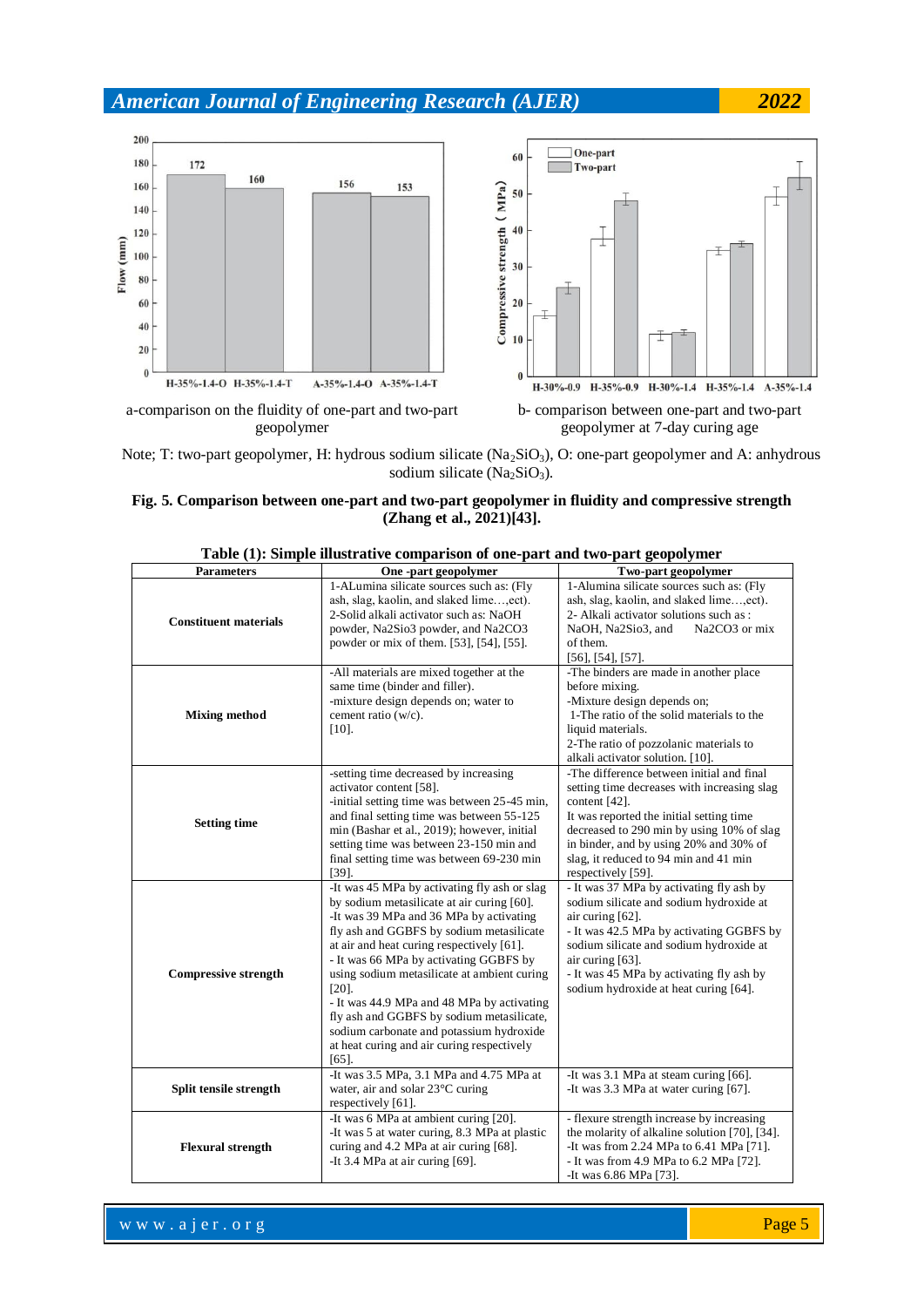|                             |                                                      | - It was from 5 MPa to 12 MPa [74].                               |  |
|-----------------------------|------------------------------------------------------|-------------------------------------------------------------------|--|
| Acid and sulfate resistance | It has better resistance to acid and sulfate<br>101. | It has better resistance to acid and sulfate<br>[10], [75], [76]. |  |
| <b>Fire Resistance</b>      | It has a good fire resistance. [10].                 | It has a good fire resistance. [10]. [77],<br>$[78]$ , $[79]$ .   |  |

## **IV. Properties of one-part and two-part geopolymer**

## **4.1. Properties of conventional geopolymer (two-part**)

Geopolymer concrete is considered one of the innovation and sustainable materials compared to cement because of it is many advantages. It is obvious that the properties of concrete depend on several factors that are reviewed in this part. In addition to the curing conditions and durability of geopolymer concrete will be discussed below.

## **4.1.1. Workability**

The particle size of raw materials and types of alkali activator and its amount are among the most important factors affecting on the workability. For example; anhydrous sodium meta-silicate has better fluidity than other activators [80]. The study of (Mehta and siddique, 2016)[66] showed that the use of  $Na<sub>2</sub>SiO<sub>3</sub>$  as an alkali activator without NaOH, reduces the slump of geopolymer concrete. Another study showed that the increasing of rate of  $SiO_2 / Na_2O$  in Na<sub>2</sub>SiO<sub>3</sub> solution, increases the slump of geopolymer concrete [81]. In other studies, with increasing of the concenteraion of NaOH, the workability of geopolymer concrete that prepared from different sources of fly ash was improved [82], [83]. According to the particle size of raw materials, the reduction of particle size of fly ash improves the workability, but the irregular shape of slag particles gives poor workability [84], [85].

## **4.1.2. Setting time**

The high slag content accelerate the intial and final setting time [86], [87]. However, the study of (Elyamany et al., 2018) [88] showed the use of slag and fly ash reduce the setting time of geopolymer concrete. Reaserchers found that the type of alkali activator affecting on the setting time. The use of NaOH alone without  $Na<sub>2</sub>SiO<sub>3</sub>$  causes a delay in the setting time [89] and make the geopolymer set very slowely [19]. Moreover, the reaserchers found from their studies that the setting time of geopolymers consist of fly ash was effectively extended with the decrease in the molar concentration of NaOH [90], [91]. However, the increasing the molarity of NaOH causes increasing in final setting time in geopolymer mortar [88], this is shown from Fig. 6. Additionally, the using of  $Na_2SiO_3$  solution increases the setting time, and the use of  $Na_2SiO_3$  and NaOH together makes setting time shorter [92].



**Figure 6: Setting time of FA-based geopolymers vs. NaOH molarity.**

## **4.1.3. Comperessive strength**

Compressive strength of geopolymer concrete depends on raw materials, type of activator and curing conditions, and this is summerized in Table 2, SS means,  $Na<sub>2</sub>SiO<sub>3</sub>$  and SH means NaOH. Moreover, it was reported that the strength of geopolymer which activated by  $Na<sub>2</sub>SiO<sub>3</sub>$  was improved at room temprature [93], [86]. The study of (Zhang et al., 2020) [94] showed that the compressive strength can reach 80.7 MPa by using potassium silicate and potassium hydroxide. Besides, some researchers used fiber to improve the mechanical properties of geopolymer [95], [96], [97], the compressive strength that achieved after 28 days was 47.60 MPa and tensile strength was 2.8 MPa [98].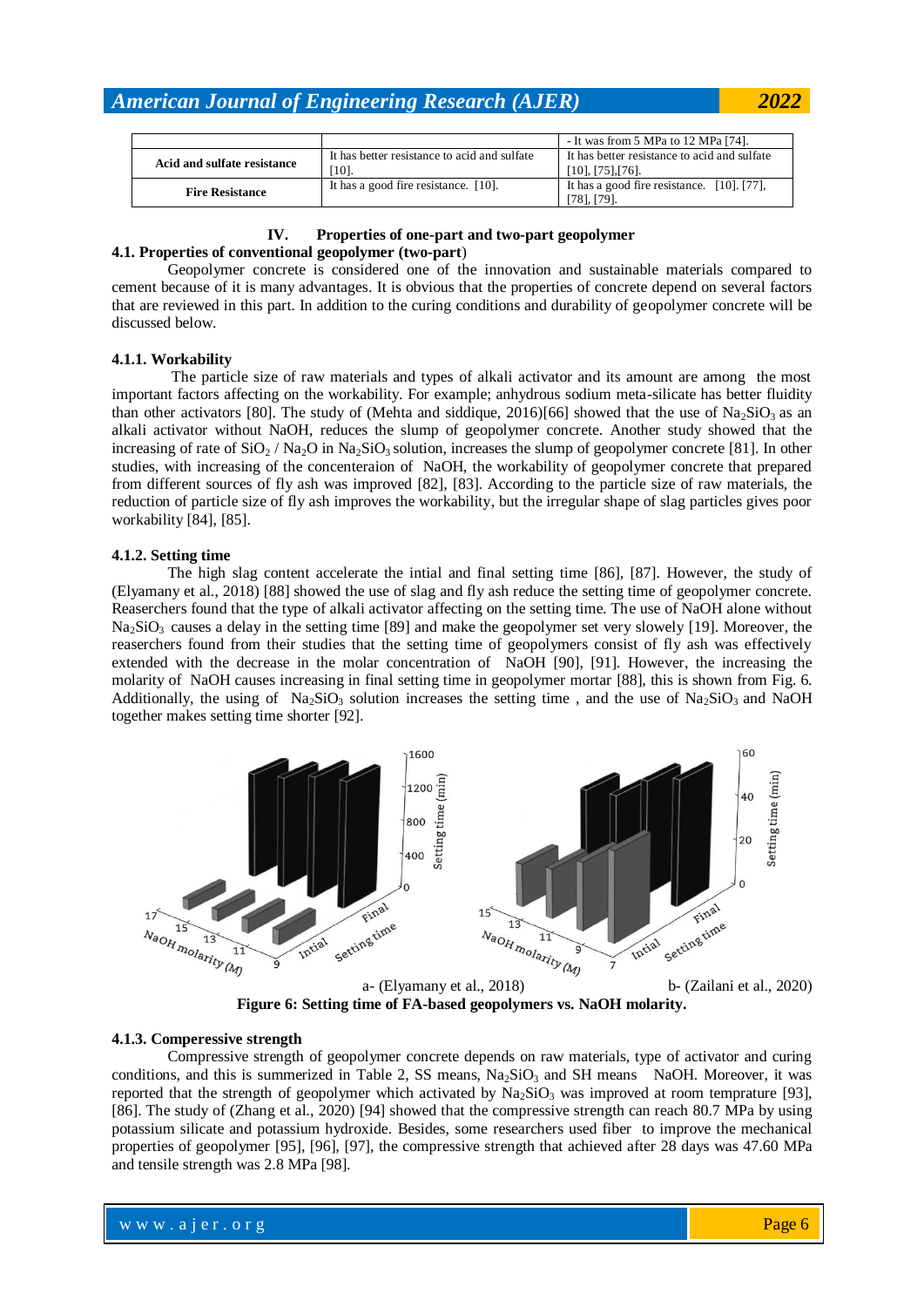| Compressive<br>Strength (MPa)<br>(28)<br>days) | Curing time $\&$<br>Temperature | Slump<br>(mm) | Activator | <b>Aluminosilicate</b><br>precursor |
|------------------------------------------------|---------------------------------|---------------|-----------|-------------------------------------|
| 64.0<br>$(7 \text{ days})$                     | $70^{\circ}$ C<br>for 1 day     | 100           | $SS SH+$  | FA [99]                             |
| 36.0                                           | $25^{\circ}$ C                  |               | <b>SH</b> | GGBS [100]                          |
| 64.4                                           | $23^{\circ}$ C                  | 240           | $+SS$ SH  | GGBS [101]                          |
| 52.3                                           | 75 °C<br>for 1 day              | 130           | $+SS$ SH  | GGBS+FA [102]                       |

| Table 2: Compressive strength of geopolymer concrete |  |
|------------------------------------------------------|--|
|------------------------------------------------------|--|

The study of (Huang et al., 2018) [103] showed that the compressive strength reached 56,4 MPa and of about (36-58 MPa) (Ghazy, 2020) with ambient temperature, while when geopolymer mortar activated by Na<sub>2</sub>SiO<sub>3</sub> and NaOH at ambient temprature. Moreover, it was reported that geopolymer consist of fly ash and activated by  $Na<sub>2</sub>SiO<sub>3</sub>$  and NaOH has a 7-day compressive strength of 67.4 MPa at room temprature. However, after high temprature curing for 28-day, the compressive strength was only 52.75 MPa [104], [86]. Fig. 7 showed the variation of compressive strength at room temperature.



**Fig. 7: The variation of compressive strength at room temperature, BF (bazalt fiber), [105].**

#### **4.1.4. Durability of geopolymer concrete (two-part)**

Durability is defined as the ability of concrete to withstand the conditions for which it is designed without deterioration for a long period of years. The following factors control the durability of geopolymer concrete.

#### **4.1.4.1. Resistance to acid attack**

There are many studies on the effect of acid attack on geopolymer concrete [106], [107], [108], [76]. In the resistance of acid attack, the degradation of the geopolymer depends on two factors: the concentration of the acidic solution and the exposure time. There was a study by (Thokchom et al., 2009) [109] on resistance of fly ash based Geopolymer mortars in sulphuric acid. The duration of the immersion was 18 weeks in 10% sulphuric acid solution, it was reported that there is very low weight loss (0.41% to 1.23%) and the higher weight loss happened on samples having higher percentage of Na<sub>2</sub>O The samples almost lost alkalinity. The loss of compressive strength was 28% when Na2O at 8% and 52% when Na2O at 5%. And this lead to the geopolymer mortars has better durability and excellent mechanical properties under sulphuric acid environment. From previous study by (Zang et al., 2020) [110], it was reported that geopolymer has better resistance to acid attack as compared to (OPC) and this showed by exposing these mixes to  $5\%$  H<sub>2</sub>SO<sub>4</sub> [111] and  $2\%$  H<sub>2</sub>SO<sub>4</sub> [24].

## **4.1.4.2. Resistance to chloride attack**

From the previous studies, they found that the geopolymer has a high resistance to the attack of chlorides, as a test was conducted on a sample of the geopolymer composed of fly and exposed to severe environmental conditions using chloride for a period of 90 days. It was noted that the surface of the test sample did not have any damage or significant loss in compressive strength, which leads to the use of geopolymer in the sea water area is much better than cement [112]. Bellum et al. (2020) [113] reported that the geopolymer concrete has a good resistance to chloride attack. Albitar et al. (2017) [114] investigated the durability of geopolymer concrete in various corrosive environments. Specimens were exposed to 3% of sulphuric acid and 5% solutions of sodium chloride, sodium sulphate, and magnesium sulphate, respectively. Besides, they were subjected to alternate wetting, cooling, heating and drying cycles. The results showed that geopolymer concrete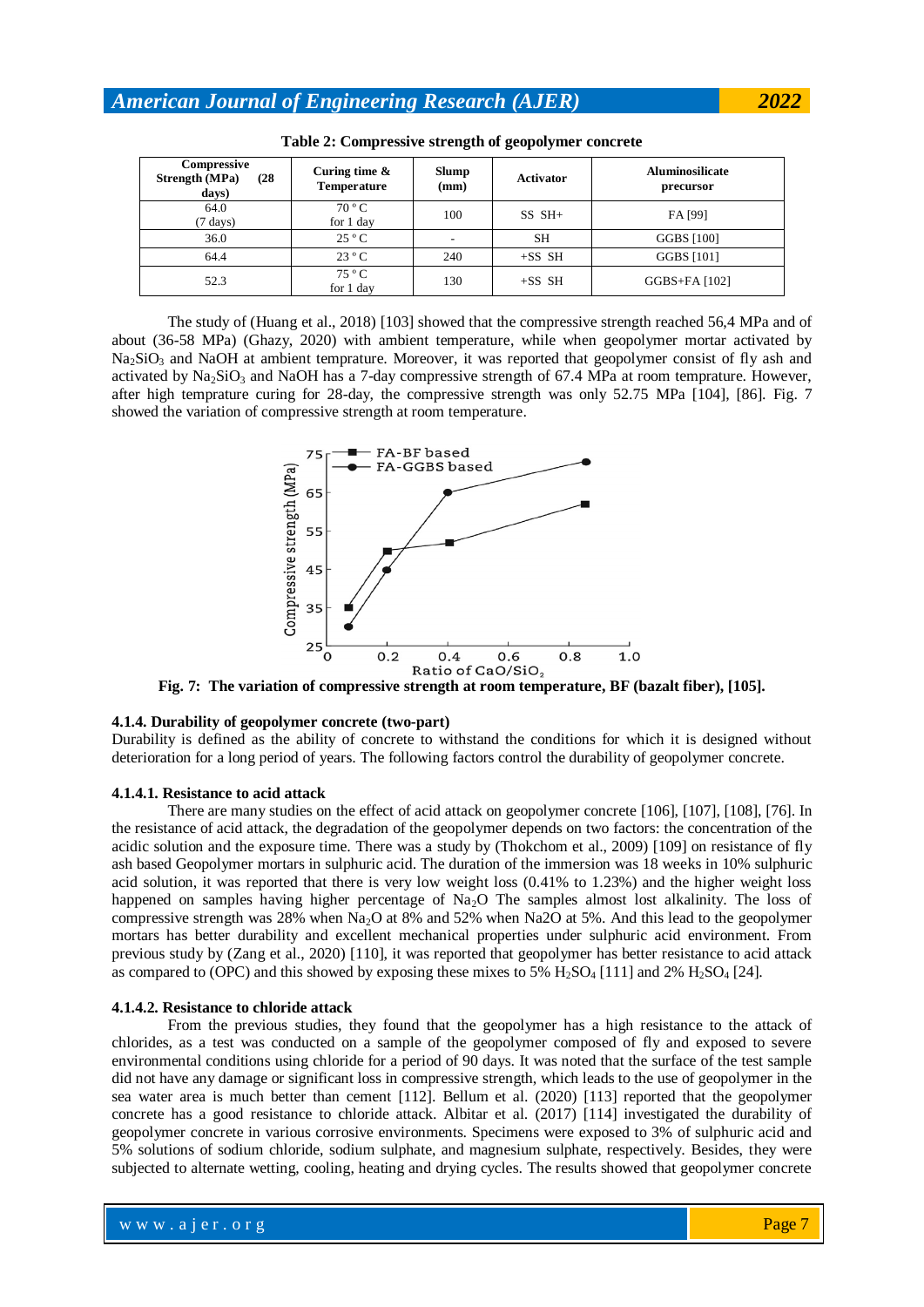has a good resistance to all of the corrosive solutions and environments. Tennakoon et al. (2017) [75] reported that geopolymer concrete that contains of fly ash and slag has lower diffusion of chloride as compared to (OPC).

## **4.1.4.3. Resistance to sulfate attack**

To assess the resistance of geopolymer concrete to sulfate attack, the dynamic elasticity modulus is one of the most important criteria. There are two main factors to get the best sulfate attack: slowing down the corrosion of sulfate due to much denser microstructure and more stable polymerization. Geopolymer concrete's resistance to sulfate attack is excellent [75]. Even after exposure of these specimens for up to 90 days to sodium sulfate solution, there is no damage to the surface. The compressive strength loss was between 7 % to 38 % when exposed to sodium sulfate [112].

#### **4.1.4.4. Resistance to heat**

From previous study by (Satpute et al., 2012) [115] it was reported that the activation of geopolymer concrete curing temperature and its duration are very important. The temperature and curing time improves the compressive strength, although the increase in strength may not be significant for curing at more than 600°C. (Bakharev, 2005) [13] reported that the study of thermal stability of properties firing to around 800°C-1200°C of materials prepared by using fly ash class f and using potassium and sodium as activators, when compared to sodium and potassium silicate, potassium silicate as activator was better in compressive strength on heating and retro gradation was started at 1000°C. Aygormez et al. (2020) [116] reported that geopolymers have a good resistance to temperature by curing the specimens of geopolymers mixes at room temperature for almost year. Geopolymer that consists of fly ash, aggregates and OPC was subjected to a temperature of 95°C showed a good resistance against varying temperature [117]. Saavedra et al., (2017) [118] studied the effect of elevated temperature on geopolymer concrete that composed of fly ash and the results showed that GPC has a good resistance to temperature.

## **4.2. Properties of one-part geopolymer concrete**

In recent years, one-part geopolymer has been discussed by many researchers [119], [120], [121], [122]. Therefore, the fresh properties, harden properties, heat cured and ambient cured of one-part geopolymers are discussed below. In addition to environmental impact and costs of one-part geopolymers are summarized.

## **4.2.1. Workability**

Nematollahi et al. (2015) [51] reported that in one-part geopolymer, workability decreases with increasing the amount of sodium silicate activator in fly ash and slag and workability according to relative slump values of one-part geopolymer was approximately 35% lower in comparison to similar two-part geopolymer. It was reported that fly ash and blast furnace slag have been given a good workability during mixing and vibration [123]. It was reported that the fluidity of the mixture that consists of constant solid activator (anhydrous Na<sub>2</sub>SiO<sub>3</sub> or hydrous Na<sub>2</sub>SiO<sub>3</sub>) concentration of 35% decreased by 27% when the activator modulus decreased from 1.4 to 0.9. This lead to that when the modulus of activator decreases, the workability decreases [43].

## **4.2.2. Setting time**

The initial setting time is measured from the beginning of adding water to the dry mixture until the penetration of the sample surface to the bottom of the plate with the needle to a depth of 3mm-5mm, while the final setting time is measured from the beginning of adding water to the dry mixture until the inability of the needle to affect the surface of the samples. It was reported that the setting time increased when, solid sodium hydroxide was kept instant, solid calcium carbonate was decreased, and the amount of blast furnace slag was increased [119]. Initial setting times of one-part geopolymers have varied between 23-150 min and final setting times have varied between 69-230 min [119], [39]. In one-part geopolymer which contains of fly ash it was reported that the initial setting time of one-part geopolymers was 25-45min and the final setting time was 55- 125 min [58].

#### **4.2.3. Water absorption**

It was reported that, in comparison of slag-rich alkali activated systems with fly ash-based alkali activated systems, the water absorption was lower [124]. The water absorption values of one-part alkaliactivated blast furnace slag was 7–16%, and these values decreased as curing time increased [119], and water absorption decreased with increase in blast furnace slag content [23].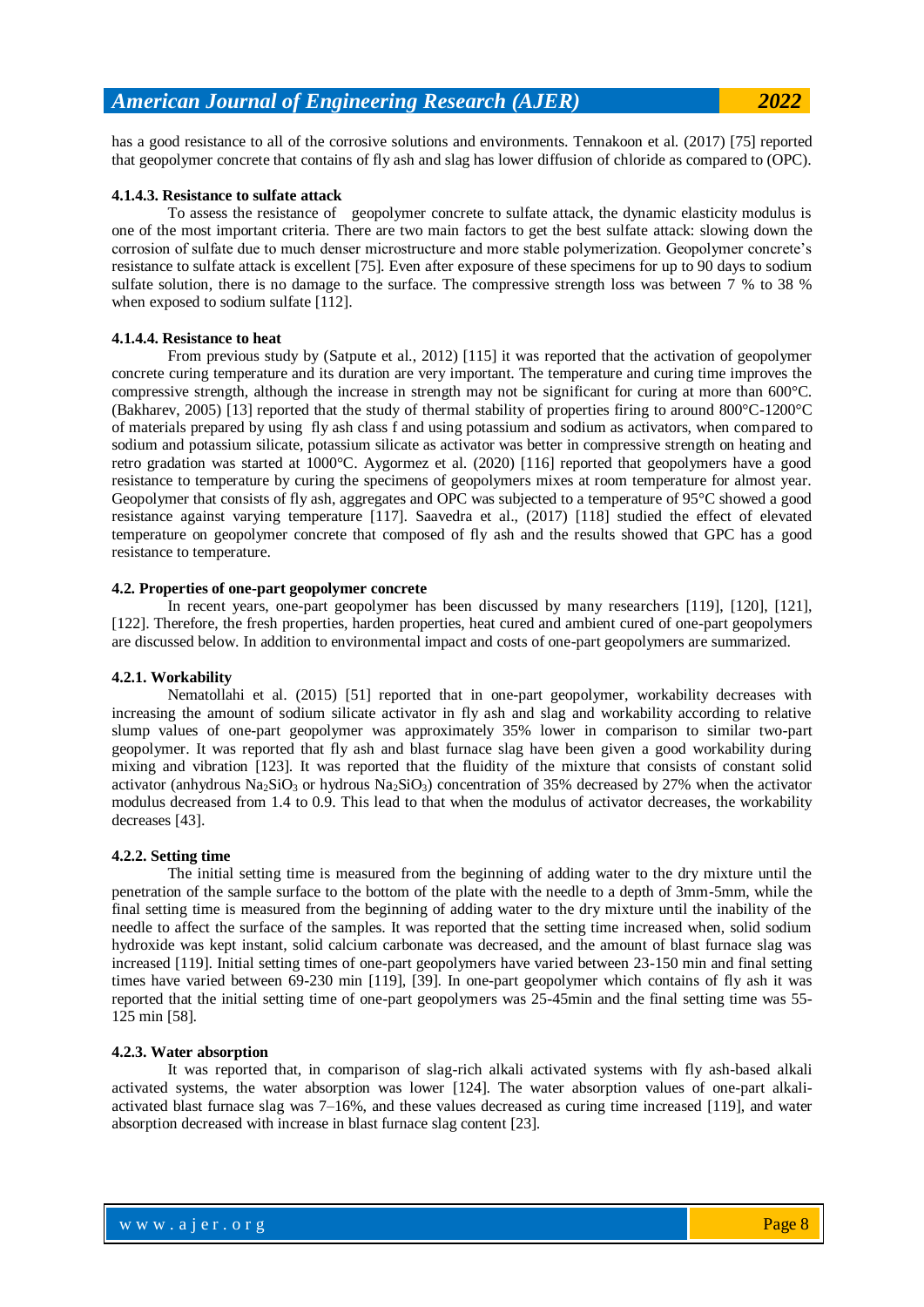## **4.2.4. Compressive strength**

From the previous study by (Kolousek et al., 2007) [21] one-part geopolymer was prepared by kaolinite and powdered hydroxides achieved compressive strength lower than 1 MPa with 7-days. Moreover, many researchers prepared one-part geopolymer by using anhydrous sodium metesilicate powder in a fly ash+slag or fly ash+slag+lime system at ambient temperature, the compressive strength over 37 MPa [51]. In addition, some researchers employed sodium hydroxide and sodium silicate in fly ash or GGBS at ambient temperature, strength of GGBS only could achieve about 50 MPa with 28-day [7]. The reported 28-day strength of one-part geopolymer prepared by Ground furnace slag and Ultra-fine fly ash (FASB) that activated by different three types of sodium metasilicate under standard curing ranges from about 35 MPa to 75 MPa [125].

The simultaneous use of  $\text{Na}_2\text{CO}_3$  and  $\text{Na}_2\text{SiO}_3$ -anhydrous in one-part geopolymer and the influence of  $Na_2CO_3$  on the microstructure of Na<sub>2</sub>SiO<sub>3</sub>-anhydrous activated slag and FASB composites have been studied by (Ma et al., 2019)[122]. The 60-day strength of single GGBS-based geopolymer activated by half  $Na_2SiO_3$ anhydrous and Na<sub>2</sub>CO<sub>3</sub> can reach over 70 MPa. This means that the using of Na<sub>2</sub>CO<sub>3</sub> makes the one-part geopolymer cleaner, even though there is a little difference in the cost of per MPa for a cubic meter of specimens. And this indicates that one-part geopolymer activated by both  $Na_2SiO_3$ -anhydrous and  $Na_2CO_3$  has less potential environmental impact without sacrificing the performance and economic benefit. The 57 MPa compressive strength was achieved by using anhydrous metasilicate as alkine activator and using lithium slag (LS) and (BFS) as alumino-silicate precursors [23]. In thermal treatment, one-part geopolymers that activated by 33 %  $\text{Na}_2\text{CO}_3$  are higher than that activated by 25 % NaOH with the same ratio of Na<sub>2</sub>O, and the largest 210-day compressive strength 55.8 Mpa. This lead to that  $Na<sub>2</sub>CO<sub>3</sub>$  is more better than NaOH for use in one-part geopolymers [126]. Activated Metakaolin and fly ash by anhydrous  $Na<sub>2</sub>SiO<sub>3</sub>$  or a combination of anhydrous Na<sub>2</sub>SiO<sub>3</sub> and NaOH to compare one-part geopolymers with two-part geopolymers [43]. The results showed that the use of anhydrous  $Na_2SiO_3$  is more effective than the combination of anhydrous  $Na_2SiO_3$  and NaOH on the properties of one-part geopolymers and the compressive strength reached 49.2 MPa after 7-day at ambient temperature.

In one-part geopolymer the heat curing depends on precursors and mix design and it have been cured at elevated (40-80°C) and at ambient (25°C). The curing occurs at saturated condition such as temperature and relative humidity. The heat generated by dissolution the solid activator has a positive effect on the curing [127]. From a previous study of one-part geopolymer with 28-day of curing, a compressive strength at 20  $^{\circ}$ C was  $<$  5 MPa and at 80 °C was 38.5 MPa [128]. Some authors reported that regardless of the type of activator used in the geopolymer mixture and geopolymer source materials, the 28-days compressive strength can be obtained in an ambient curing similar to the compressive strength in a heat curing [129]. This lead to the possibility of using the solid activators in practice without the heat curing.

## **4.2.5. Tensile strength**

It was reported that the tensile strength decreases with increasing the solid activator anhydrous sodium metasilicate [58]. From the previous studies on one-part geopolymer that activated by blast furnace slag; they reported that tensile strength, flexural strength, modulus of elasticity which all decreased as the portion of light weight aggregate to sand was increased [130].

## **V. Environmental impact and costs of one-part geopolymers**

There are some factors control the cost and environmental impact of geopolymers such as; the contents and types of activators and curing methods [121],[125].

## **5.1. Environmental impact**

There are environmental impact factors that increase the global warming of geopolymers such as heat curing and transportation of raw materials. Geopolymers have a modest positive or negative impact compared to the impact of OPC concrete [131]. From the previous studies, the environmental impact is 24% for one-part geopolymer and 60% for two-part geopolymer of the environmental impact of (OPC) [132], [133]. Portland cement has  $CO_2$ -emission 0.83, so geopolymer much cleaner than it [134]. With the updated data, the  $CO_2$ -e per kg of the dry component (i.e. without the water) was calculated, the difference between sodium hydroxide and sodium silicate was only around 10 % [6]. Therefore, one-part geopolymer more environmental friendly than two-part geopolymer [121]. The embodied  $CO<sub>2</sub>$  index (ECI) which can be expressed as the following equation (1); [135], [136], [121].

$$
ECI = (CO2.eT) / FC28
$$
 (1)

where  $\mathcal{L} = \mathcal{L} \left( \mathcal{L} \right)$  is the set of  $\mathcal{L} \left( \mathcal{L} \right)$ 

## Where;

 $-$  ECI (kg/ MPa.m<sup>3</sup>) is the embodied CO<sub>2-e</sub> index.

 $-CO_{2-eT}$  (kg/m<sup>3</sup>) is total  $CO_{2-e}$  emission of 1m<sup>3</sup> of cementitious materials.

 $-FC_{28}$  (MPa) is compressive strength measured at 28 days in laboratory.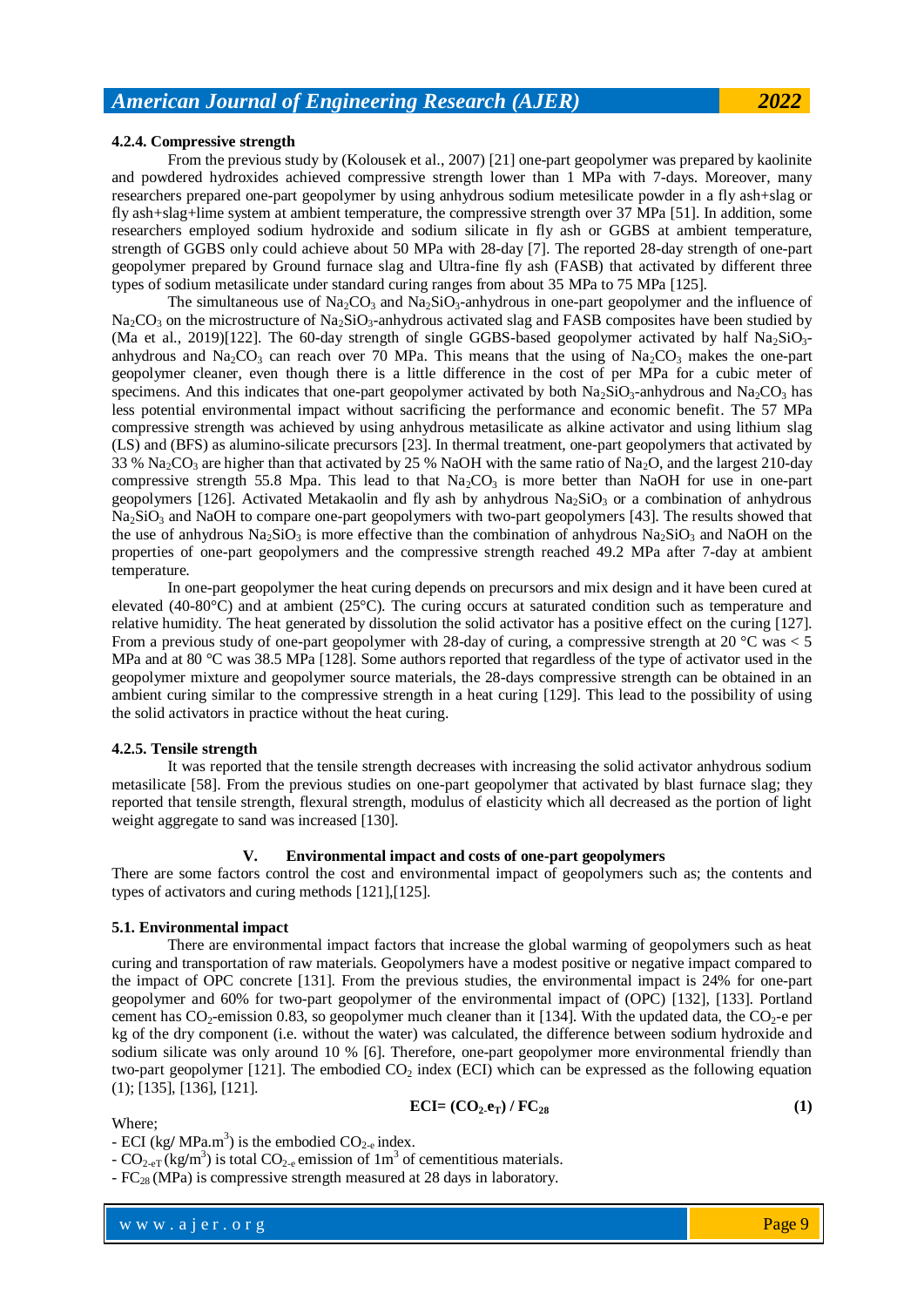## **5.2. Costs**

The cost of materials that used in engineering applications is an important factor. The cost of solid activators is very higher than that OPC, but the cost of Fly ash and GGBS are lower than OPC. There is integrated cost index which can be expressed as the following equation (2); [121], [125].

## $PM = CT / FC_{28}$  (2)

#### Where;

- PM  $(\frac{C}{M})^3$ .MPa) is price per MPa for a cubic meter of cementitious materials.

- CT (\$**/**m 3 ) is actual cost for a cubic meter of materials.

- FC<sup>28</sup> (MPa) is compressive strength measured at 28 days in laboratory.

Economic allocation of one-part geopolymer was compared by (Habert et al., 2016) [6] they reported that it would be possible to achieve an 80% reduction in costs compared with OPC. The most cost-efficient one-part geopolymer thermal insulation material would cost  $\epsilon$ 67/m<sup>3</sup> [133].

## **VI. Conclusions**

The following summarizes and highlights the points discussed in this review:

(1) The production of Portland cement is one of the main causes of global warming, as it emits large amount of carbon dioxide, so the discovery of geopolymer was a step forward, as well as alkaline activated materials that lead to the least impact of cement on global warming.

(2) One-part geopolymer more environmental friendly than two-part geopolymer. Through as no need the viscous corrosive solution that used in the manufacture of traditional two-part geopolymer. With researchers continue to strive to develop geopolymer mixtures, so the discovery of one-part geopolymer had a great impact because it is mixed with water when the usage such as cement. As the one-part geopolymer concrete has better promising properties and it can be cured at ambient temperatures.

(3) Fly ash class F and ground granulated blast furnace slag are the major aluminosilicate sources because of their availability and desired properties, whereas synthetic solid: sodium metasilicate, sodium hydroxide, sodium carbonate and sodium silicate are the major solid activators used to produce the geopolymer mixtures in most literatures. However, these synthetic chemicals, especially synthetic sodium silicate, do not represent a commercially or ecologically optimized solution when used as the sole activators.

(4) The cost of solid activators is very higher than that Portland cement, whilst the cost of fly ash and ground granulated blast furnace slag are lower. Consequently, there have been innovative attempts to replace sodium hydroxide with red mud, sodium carbonate, or calcium oxide, for instance, and sodium silicate with silica fume, rice husk ash, or maize cob ash.

(5) The published information on the shrinkage of one-part geopolymers and the effect of retardants on the setting time of one-part geopolymers are scarce. The study of the PH conditions of the alkali activation materials is needed to prevent the steel corrosion. Also, more studies about early strength of one-part geopolymer are needed.

(6) However, more documentation and testing is still required in order to demonstrate the suitability and longterm durability of these binders. In addition, fundamental understanding on the reaction kinetics is lacking.

#### **References**

- [1]. Huntzinger, D. N., Eatmon, T. D.: A life-cycle assessment of Portland cement manufacturing: comparing the traditional process with alternative technologies. J. Clean. Prod., 17(7): 668-675. (2009). [Doi.org/10.1016/j.jclepro.2008.04.007](https://doi.org/10.1016/j.jclepro.2008.04.007)
- [2]. Sabir, B. B., Wild, S., Bai, J.: Metakaolin and calcined clays as pozzolans for concrete: a review. Cem. Concr. Compos., 23: 441– 454. (2001). [Doi.org/10.1016/S0958-9465\(00\)00092-5](https://doi.org/10.1016/S0958-9465(00)00092-5)
- [3]. USGS (U.S. Geological Survey): Mineral Commodity Summaries. USGS, Reston, VA, USA. (2019).
- [4]. Yousefi Oderji, S., Chen, B., Ahmad, M.R., Shah, S.F.A.: Fresh and hardened properties of one-part fly ash-based geopolymer binders cured at room temperature: effect of slag and alkali activators. J. Clean. Prod., 225: 1-10. (2019). [Doi.org/10.1016/j.jclepro.2019.03.290](https://doi.org/10.1016/j.jclepro.2019.03.290)
- [5]. Duxson, P., Provis, J. L.: Designing precursors for geopolymer cements. J. Americ. Cera. Soci., 91(12), 3864-3869. (2008). Doi.org/10.1111/j.1551-2916.2008.02787
- [6]. Habert, G., Ouellet-Plamondon, C.: Recent update on the environmental impact of geopolymers. RILEM Tech. Lett. 1: 17–23. (2016).
- [7]. Abdalqader, A.F., Jin, F., Al-Tabbaa, A.: Development of greener alkali-activated cement: utilisation of sodium carbonate for activating slag and fly ash mixtures. J. Clean. Prod., 113: 66-75 (2016). [Doi.org/10.1016/j.jclepro.2015.12.010](https://doi.org/10.1016/j.jclepro.2015.12.010)
- [8]. Pacheco-Torgal, F.: Introduction to Handbook of Alkali-activated Cements, Mortars and Concretes. Woodhead Publishing Limited, 1-16. (2015). [Doi.org/10.1533/9781782422884.1](https://doi.org/10.1533/9781782422884.1)
- [9]. Zhang, Y. J., Wang, Y. C., Xu, D. L., Li, S.: Mechanical performance and hydration mechanism of geopolymer composite reinforced by resin. Mater. Sci. Eng., 527: 6574–6580. (2010)[. Doi.org/10.1016/j.msea.2010.06.069](https://doi.org/10.1016/j.msea.2010.06.069) .
- [10]. Al Bakri, A. M. M., Kamarudin, H., Binhussain, M., Nizar, I. K., Rafiza, A. R., Zarina, Y.: Comparison of geopolymer fly ash and ordinary portland cement to the strength of concrete. Adv. Sci. Lett., 19: 3592–3595. (2013). [Doi.org/10.1166/asl.2013.5187](https://doi.org/10.1166/asl.2013.5187)
- [11]. Burciaga-Diaz, O. R. X., Magallanes-Rivera, Escalante- Garcı´a, J. I.: Alkali-activated slag-metakaolin pastes: strength structural and microstructural characterization. Sust. Cem- Based Mater., 2: 111–127. (2013). Doi[. org/10.1080/21650373.2013.801799](https://doi.org/10.1080/21650373.2013.801799)
- [12]. Aiken, TA, Sha, W., Kwasny, J., Soutsos, M. N.: Resistance of geopolymer and Portland cement based systems to silage effluent attack. Cem. Concr. Res., 92: 56–65. (2017). [Doi.org/10.1016/j.cemconres.2018.06.011](https://doi.org/10.1016/j.cemconres.2018.06.011)

where  $\mathcal{L} = \mathcal{L} \left( \mathcal{L} \right)$  is the set of  $\mathcal{L} \left( \mathcal{L} \right)$ 

w w w . a j e r . o r g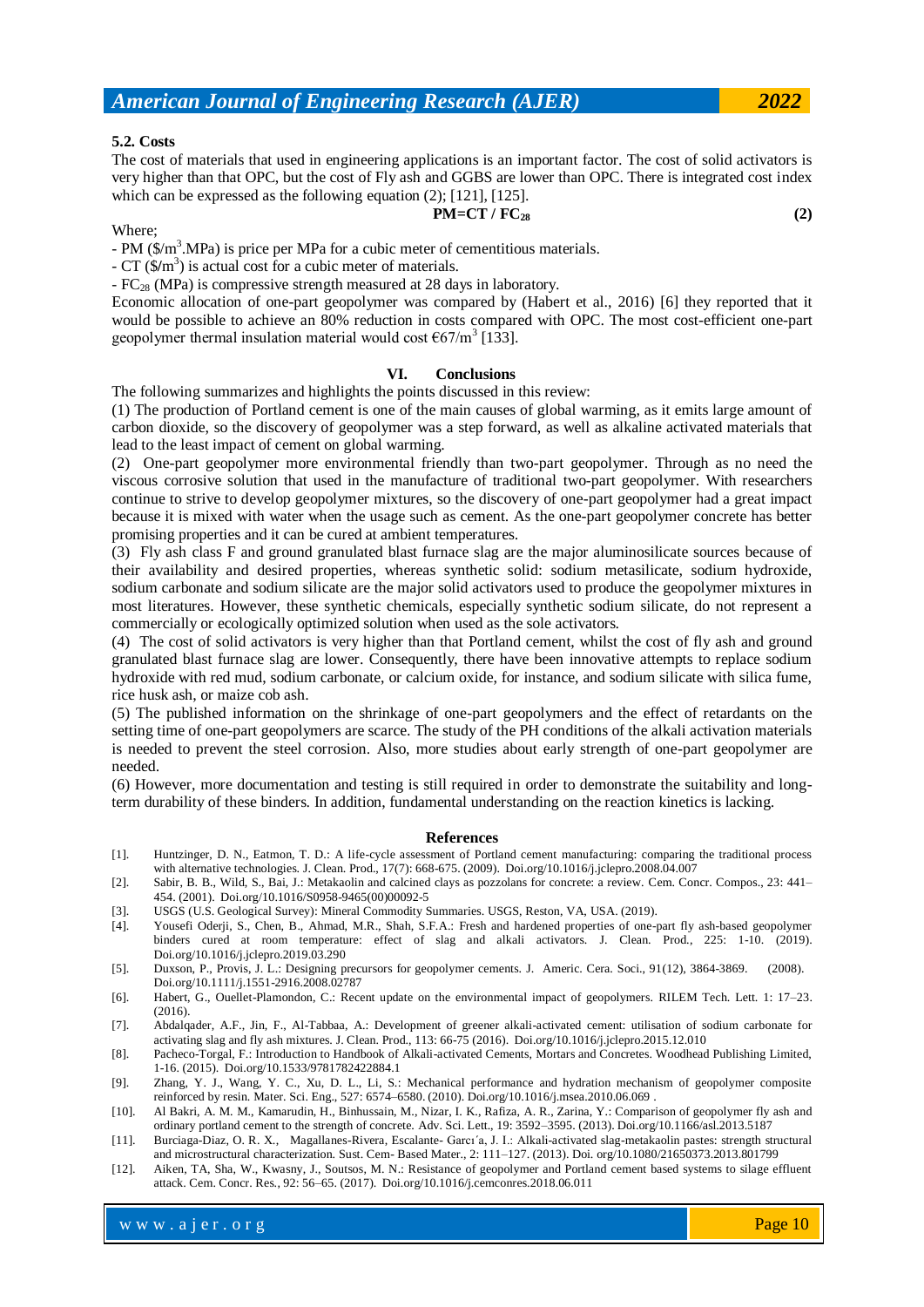- [13]. Bakharev, T.: Resistance of geopolymer materials to acid attack. Cem. Concr. Res., 35: 658–670. (2005). [Doi.org/10.1016/j.cemconres.2004.06.031](https://doi.org/10.1016/j.cemconres.2004.06.031)
- [14]. Yao, X., Zhang, Z., Zhu, H., Chen, Y.: Geopolymerization process of alkali-metakaolinite characterized by isothermal calorimetry. Thermochim. Acta., 493: 49–54. (2009)[. Doi.org/10.1016/j.tca.2009.04.002](https://doi.org/10.1016/j.tca.2009.04.002)
- [15]. Kong, D. L. Y., Sanjayan, J. G.: Effect of elevated temperatures on geopolymer paste, mortar and concrete. Cem. Concr. Res., 40: 334–339. (2010). [Doi.org/10.1016/j.cemconres.2009.10.017](https://doi.org/10.1016/j.cemconres.2009.10.017)
- [16]. Mao-chieh, C., Jiang-jhy, C., Ran, H.: Strength and drying shrinkage of alkali-activated slag paste and mortar. Adv. Civ. Eng., (2012). Doi.org/10.1155/2012/579732.
- [17]. Sagoe-Crentsil, K., Brown, T., Taylor, A.: Drying shrinkage and creep performance of geopolymer concrete. J. Sustain. Cement-Based Mater., 2: 35–42. (2013)[. Doi.org/10.1080/21650373.2013.764963](https://doi.org/10.1080/21650373.2013.764963)
- [18]. Luukkonen, T., Abdollahnejad, Z., Yliniemi, J., Kinnunen, P., Illikainen, M.: Comparison of alkali and silica sources in one-part alkali-activated blast furnace slag mortar. J. Clean Prod., 187:171–179. (2018). [Doi.org/10.1016/j.jclepro.2018.03.202](https://doi.org/10.1016/j.jclepro.2018.03.202)
- [19]. Askarian, M., Tao, Z., Samali, B., Adam, G., Shuaibu, R.: Mix composition and characterisation of one-part geopolymers with different activators. Constr. Build. Mater., 225: 526–537. (2019). [Doi.org/10.1016/j.conbuildmat.2019.07.083](https://doi.org/10.1016/j.conbuildmat.2019.07.083)
- [20]. Abdel-Gawwad, H. A., Rashad, A. M., Heikal, M.: Sustainable utilization of pretreated concrete waste in the production of one-part alkali-activated cement. J. Clean Prod., 232:318–328 (2019). [Doi.org/10.1016/j.jclepro.2019.05.356](https://doi.org/10.1016/j.jclepro.2019.05.356)
- [21]. Kolousek, B. J., Urbanova, M., Andertova, J., Hulinsky, V., Vorel, J.: Preparation, structure and hydrothermal stability of alternative (sodium silicate-free) geopolymers. J. Mater. Sci., 42: 9267-9275. (2007).
- [22]. Peng, M. X., Wan, Z. H., Shen, S. H., Xiao, Q. G.: Synthesis, characterization and mechanisms of one-part geopolymeric cement by calcining low-quality kaolin with alkali. Mater. Struc., 48: 699-708. (2014).
- [23]. Shah, S. F. A., Chen, B., Ahmad, M. R., Haque, M. A.: Development of Cleaner One-part geopolymer from lithium slag. J. Clean. Prod., 291:125241. (2020)[. Doi.org/10.1016/j.jclepro.2020.125241](https://doi.org/10.1016/j.jclepro.2020.125241)
- [24]. Okoye, F. N., Prakash, S., Singh, N. B.: Durability of fly ash based geopolymer concrete in the presence of silica fume. J. Clean. Prod., 149:1062–1067. (2017). [Doi.org/10.1016/j.jclepro.2017.02.176](https://doi.org/10.1016/j.jclepro.2017.02.176)
- [25]. Jena, S., Panigrahi, R., Sahu, P.: Effect of silica fume on the properties of fly ash geopolymer concrete. Lect. Notes Civ. Eng., 25: 145–153. (2019). Doi.org/ 10.1007/978-981-13-3317-0\_13.
- [26]. Das, S.K., Singh, S.K., Mishra, J., Mustakim, S.M.: Effect of Rice Husk Ash and Silica Fume as Strength-Enhancing Materials on Properties of Modern Concrete- A Comprehensive Review. Lect. Notes Civ. Eng., 253–266. (2020). [Doi.org/10.1007/978-981-15-](https://doi.org/10.1007/978-981-15-1404-3_21) [1404-3\\_21.](https://doi.org/10.1007/978-981-15-1404-3_21)
- [27]. Basheer, B., Antherjanam, G.: Effect of Silica Fume in the Mechanical Properties of Ambient Cured GGBS Based Geopolymer Concrete. Lect. Notes Civ. Eng., 155–164. (2020). [Doi.org/10.1007/978-3-030-26365-2\\_15](https://doi.org/10.1007/978-3-030-26365-2_15)
- [28]. Bisarya, A., Chouhan, R. K., Mudgal, M., Amritphale, S. S.: Fly ash based geopolymer concrete a new technology towards the greener environment: A review. Int. J. Innov. Res. Sci. Eng. Technol., 4 (12):12178–12186. (2015). DOI:10.15680/IJIRSET.2015.0412089
- [29]. Ren, B., Zhao, Y., Bai, H., Kang, S., Zhang, T., Song, S.: Eco-friendly geopolymer prepared from solid wastes: A critical review. Chemosphere, 267: 128900. (2020). [Doi.org/10.1016/j.chemosphere.2020.128900.](https://doi.org/10.1016/j.chemosphere.2020.128900)
- [30]. Provis, J. L., Van Deventer, J.S.J.: Geopolymers: structures, processing, properties and industrial applications. Woodhead publishing. (2009).
- [31]. Aldin, Z.: 3D printing of Geopolymer Concrete. Master Thesis. Delft University of Technology. (2019).
- [32]. Yang, B., Jang, J. G.: Environmentally benign production of one-part alkali-activated slag with calcined oyster shell as an activator. Constr. Build. Mater., 257:119552 (2020). [Doi.org/10.1016/j.conbuildmat.2020.119552](https://doi.org/10.1016/j.conbuildmat.2020.119552)
- [33]. Rakhimova, N. R., Rakhimov, R. Z.: Toward clean cement technologies: a review on alkali-activated flyash cements incorporated with supplementary materials. J. Non-Cryst. Solids 509: 31–41. (2019). [Doi.org/10.1016/j.jnoncrysol.2019.01.025](https://doi.org/10.1016/j.jnoncrysol.2019.01.025)
- [34]. Ghazy, M. F., Abdelaty, M. A., Taman, M. H., Eissa, M. E.: Fresh and Mechanical Properties of Fly Ash-Based Geopolymer Mortars Activated by Different Alkaline Solutions. International Conference on Advances in Structural and Geotechnical Engineering ICASGE'21, 29 March-1 April 2021, Hurghada, Egypt, 17 pp.
- [35]. Oner, A., Akyuz, S., Yildiz, R.: An experimental study on strength development of concrete containing fly ash and optimum usage of fly ash in concrete. Cem. Concr. Res., 35(6):1165–1171. (2005). [Doi.org/10.1016/j.cemconres.2004.09.031](https://doi.org/10.1016/j.cemconres.2004.09.031)
- [36]. Tripathi, D., Kumar, R., Mehta, P. K., Singh, A.: Silica fume mixed concrete in acidic environment. Mater. Today, Proc., 6–10. (2020). Doi.org/10.1016/j.matpr.2020.01.311.
- [37]. Nodehi, M., Taghvaee, V.M.: Alkali-Activated Materials and Geopolymer: a Review of Common Precursors and Activators Addressing Circular Economy. Circular Economy and Sustainability (2021) https://doi.org/10.1007/s43615-021-00029-w
- [38]. Choo, H., Lim, S., Lee, W., Lee, C.: Compressive strength of one-part alkali activated fly ash using red mud as alkali supplier. Constr. Build. Mater., 125:21–28. (2016). [Doi.org/10.1016/j.conbuildmat.2016.08.015](https://doi.org/10.1016/j.conbuildmat.2016.08.015)
- [39]. Matalkah, F., [Liwei,](https://www.proquest.com/indexinglinkhandler/sng/au/Xu,+Liwei/$N;jsessionid=0A9155B2F55C2AF9594B1AD11BAA08B4.i-0c4aedbd9415644eb) X., [Wenda,](https://www.proquest.com/indexinglinkhandler/sng/au/Wu,+Wenda/$N;jsessionid=0A9155B2F55C2AF9594B1AD11BAA08B4.i-0c4aedbd9415644eb) W., [Parviz,](https://www.proquest.com/indexinglinkhandler/sng/au/Soroushian,+Parviz/$N;jsessionid=0A9155B2F55C2AF9594B1AD11BAA08B4.i-0c4aedbd9415644eb) S.: Mechanochemical synthesis of one-part alkali aluminosilicate hydraulic cement. Mater. Struct., 50(1):1-12. (2017). Doi.org/10.1617/s11527-016-0968-4.
- [40]. Priyanka, M., Karthikeyan, M., Chand, S. R.: Development of mix proportions of geopolymer lightweight aggregate concrete with LECA. Mater. Today, Proc., (2020). [Doi.org/10.1016/j.matpr.2020.01.271](https://doi.org/10.1016/j.matpr.2020.01.271)
- [41]. Mani, S., Pradhan, B.: Investigation on effect of fly ash content on strength and microstructure of geopolymer concrete in chloriderich environment. Mater. Today, Proc., 32. (2020). [Doi.org/10.1016/j.matpr.2020.04.216](https://doi.org/10.1016/j.matpr.2020.04.216)
- [42]. Chowdhury, S., Mohapatra, S., Gaur, A., Dwivedi, G., Soni, A.: Study of various properties of geopolymer concrete A review. (2020). Doi.org/10.1016/j.matpr.2020.09.835
- [43]. Zhang, H., Liu, J., Wu, B.: Mechanical properties and reaction mechanism of one-part geopolymer mortars. Constr. Build. Mater., 273: 121973. (2021). [Doi.org/10.1016/j.conbuildmat.2020.121973](https://doi.org/10.1016/j.conbuildmat.2020.121973)
- [44]. [Kim,](https://www.sciencedirect.com/science/article/abs/pii/S000888461300197X#!) M.S., [Jun,](https://www.sciencedirect.com/science/article/abs/pii/S000888461300197X#!) Y., [Lee,](https://www.sciencedirect.com/science/article/abs/pii/S000888461300197X#!) C., [Oh,J](https://www.sciencedirect.com/science/article/abs/pii/S000888461300197X#!).E.: Use of CaO as an activator for producing a price-competitive non-cement structural binder using ground granulated blast furnace slag. [Cem. Conc. Res.](https://www.sciencedirect.com/journal/cement-and-concrete-research) [\(54\)](https://www.sciencedirect.com/journal/cement-and-concrete-research/vol/54/suppl/C): 208-214. (2013).
- [45]. Provis, J. L.: Alkali-activated materials. Cem. Concr. Res[. 114](https://www.sciencedirect.com/journal/cement-and-concrete-research/vol/114/suppl/C): 40-48. 2018, [Doi.org/10.1016/j.cemconres.2017.02.009](https://doi.org/10.1016/j.cemconres.2017.02.009)
- [46]. Zhou, S., Tan, Z., Gao, Y., Li, Y., and Guo, S.: One-part alkali activated slag using Ca(OH)<sub>2</sub> and Na<sub>2</sub>CO<sub>3</sub> instead of NaOH as activator: more excellent compressive strength and microstructure. Mater. Res. Express 8: 085501. (2021).[. Doi.org/10.1088/2053-](https://doi.org/10.1088/2053-1591/ac16f4) [1591/ac16f4](https://doi.org/10.1088/2053-1591/ac16f4) .
- [47]. Chi, M.: Effects of dosage of alkali-activated solution and curing conditions on the properties and durability of alkali-activated slag concrete. Constr. Build. Mater., 35: 240–245. (2012). [Doi.org/10.1016/j.conbuildmat.2012.04.005](https://doi.org/10.1016/j.conbuildmat.2012.04.005)
- [48]. Fernández-Jiménez, A., Monzó, M., Vicent, M., Barba, A., Palomo, A.: Alkaline activation of metakaolin–fly ash mixtures: Obtain of Zeoceramics and Zeocements. Micro. Meso. Mater., 108 (1-3): 41–49. (2008). [.Doi.org/10.1016/j.micromeso.2007.03.024.](http://dx.doi.org/10.1016/j.micromeso.2007.03.024)

where  $\mathcal{L} = \mathcal{L} \left( \mathcal{L} \right)$  is the set of  $\mathcal{L} \left( \mathcal{L} \right)$ 

w w w . a j e r . o r g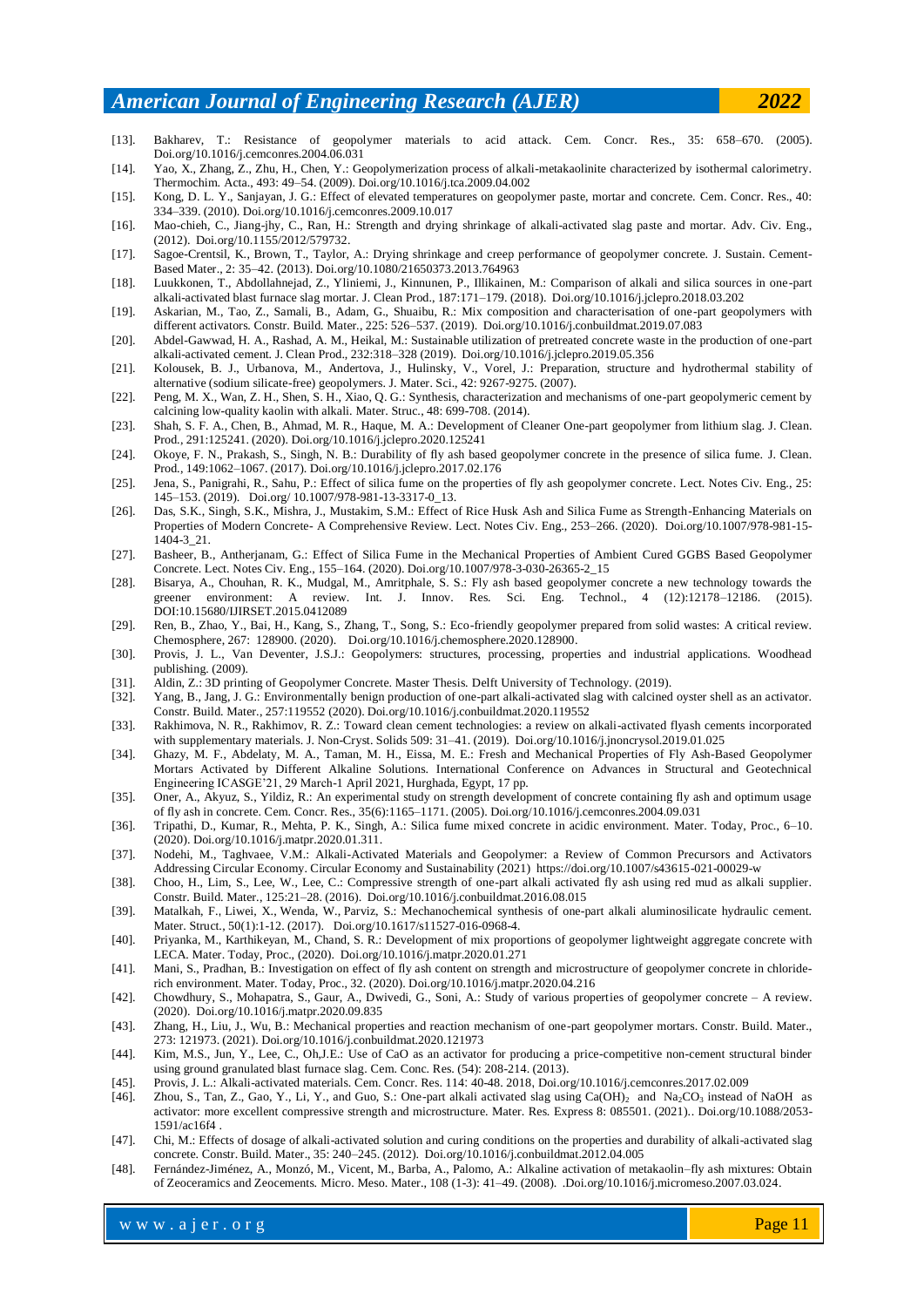- [49]. Metroke, T. L., Henley, M. V., Hammons, M. I.: Effect of curing conditions on the porosity characteristics of metakaolin–fly ash geopolymers, in: Strategic Materials and Computational Design, John Wiley & Sons, Ltd, pp. 11–15. (2010).
- [50]. Nematollahi, B., Sanjayan, J., Shaikh, F.U. A.: Synthesis of heat and ambient cured one-part geopolymer mixes with different grades of sodium silicate. Ceram. Int., 41: 5696–5704. (2015). [Doi.org/10.1016/j.ceramint.2014.12.154](https://doi.org/10.1016/j.ceramint.2014.12.154)
- [51]. Wang, K., Du, L., Lv, X., He, Y., Cui, X.: Preparation of drying powder inorganic polymer cement based on alkali-activated slag technology. Powder Technol. 312: 204–209. (2017)[. Doi.org/10.1016/j.powtec.2017.02.036](https://doi.org/10.1016/j.powtec.2017.02.036)
- [52]. Hajimohammadi, A., Provis, J.L., Van Deventer, J.S.: Time-resolved and spatially resolved infrared spectroscopic observation of seeded nucleation controlling geopolymer gel formation. J. Colloid Interface Sci.,  $357(2)$ :  $384-392$ . (2011). [Doi.org/10.1016/j.jcis.2011.02.045](https://doi.org/10.1016/j.jcis.2011.02.045)
- [53]. Bayuaji, R., Yasin, A., Susanto, T. E., Darmwan, M. S.: A review in geopolymer binder with dry mixing method (geopolymer cement). Cem. Concr. Res., 20130263. (2017). [Doi.org/10.1063/1.5003505](https://doi.org/10.1063/1.5003505)
- [54]. Adesanya, E., Ohenoja, K., Luukkonen, T., Kinnunen, P., Illikainen, M.: One-part geopolymer cement from slag and pretreated paper sludge. J. Clean. Prod., 185: 168-175. (2018). [Doi.org/10.1016/j.jclepro.2018.03.007](https://doi.org/10.1016/j.jclepro.2018.03.007)
- [55]. Somna, K., Jaturapitakkul, C., Kajitvichyanukul, P., Chindaprasirt, P.: NaOH-activated ground fly ash geopolymer cured at ambient temperature. Fuel, 90(6): 2118-2124. (2011). [Doi.org/10.1016/j.fuel.2011.01.018](https://doi.org/10.1016/j.fuel.2011.01.018)
- [56]. Hemalatha, T., Ramaswamy, A.: A review on fly ash characteristics-Towards promoting high volume utilization in developing sustainable concrete. J. Clean. Prod., 147: 546-559. (2017). [Doi.org/10.1016/j.jclepro.2017.01.114](https://doi.org/10.1016/j.jclepro.2017.01.114)
- [57]. Mohammed, B. S., Haruna S., Wahab, M. M. A., Liew, M. S., Haruna, A.: Mechanical and microstructural properties of high calcium fly ash one-part geopolymer cement made with granular activator. Heliyon, 5: e02255. (2019). [Doi.org/10.1016/j.heliyon.2019.e02255](https://doi.org/10.1016/j.heliyon.2019.e02255)
- [58]. Nath, P., Sarker, P. K.: Effect of GGBFS on setting, workability and early strength properties of fly ash geopolymer concrete cured in ambient condition. Constr. Build. Mater., 66: 163–171. (2014). [Doi.org/10.1016/j.conbuildmat.2014.05.080](https://doi.org/10.1016/j.conbuildmat.2014.05.080)
- [59]. Coppola, L., Coffetti, D., Crotti, E., Dell'Aversano, R., Gazzaniga, G.: The influence of heat and steam curing on the properties of one-part fly ash/slag alkali activated materials: Preliminary results. AIP Conf Proc 2196(December). (2019). [Doi.org/10.1063/1.5140311](https://doi.org/10.1063/1.5140311)
- [60]. Coppola, L., Coffetti, D., Crotti, E., Candamano, S., Crea, F., Gazzaniga, G., Pastore, T.: The combined use of admixtures for shrinkage reduction in one-part alkali activated slag-based mortars and pastes. Constr. Build. Mater., 248:118682. (2020). [Doi.org/10.1016/j.conbuildmat.2020.118682](https://doi.org/10.1016/j.conbuildmat.2020.118682)
- [61]. Tuyan, M., Zhang, L. V., Nehdi, M. L.: Development of sustainable preplaced aggregate concrete with alkali-activated slag grout. Constr. Build. Mater., 263:120227. (2020). [Doi.org/10.1016/j.conbuildmat.2020.120227](https://doi.org/10.1016/j.conbuildmat.2020.120227)
- [62]. Nanayakkara, O., Gunasekara, C., Sandanayake, M.: Alkali activated slag concrete incorporating recycled aggregate concrete: Long term performance and sustainability aspect. Cons. Build. Mater. https://doi.org/10.1016/j.conbuildmat.2020.121512
- [63]. Krizan, D., Zivanovic, B.: Effects of dosage and modulus of water glass on early hydration of alkali-slag cements. Cem. Concr. Res., 32: 1181-1188. (2002). [10.1016/S0008-8846\(01\)00717-7](https://doi.org/10.1016/S0008-8846(01)00717-7)
- [64]. Nath, S. K., Kumar, S.: Role of alkali concentration on reaction kinetics of fly ash geopolymerization. J. Non-Cryst. Solids, 505: 241–251. (2018). [Doi.org/10.1016/j.jnoncrysol.2018.11.007](https://doi.org/10.1016/j.jnoncrysol.2018.11.007)
- [65]. Mehta, A., Siddique, R.: An overview of geopolymers derived from industrial by-products. Constr. Build. Mater., 127: 183-198. (2016). [Doi.org/10.1016/j.conbuildmat.2016.09.136](https://doi.org/10.1016/j.conbuildmat.2016.09.136)
- [66]. Phoo-Ngernkham, T., Maegawa, A., Mishima, N., Hatanaka, S., Chindaprasirt, P.: Effects of sodium hydroxide and sodium silicate solutions on compressive and shear bond strengths of FA- GBFS geopolymer. Constr. Build. Mater., 91:1–8. (2015). [Doi.org/10.1016/j.conbuildmat.2015.05.001](https://doi.org/10.1016/j.conbuildmat.2015.05.001)
- [67]. Abdollahnejad, Z., Luukkonen, T., Mastali, M., Giosue, C., Favoni, O., Ruello, M. L., Kinnunen, P., Illikainen, M.: Microstructural analysis and strength development of one-part alkali-activated slag/ceramic binders under different curing regimes. Waste Biomass Valorization, 11(6):3081–3096. (2020).
- [68]. [69]. Görhan, G., Kürklü, G.: The influence of the NaOH solution on the properties of the fly ash-based geopolymer mortar cured at different temperatures. Compos Part B Eng., 58: 371–377. (2014). [Doi.org/10.1016/j.compositesb.2013.10.082](https://doi.org/10.1016/j.compositesb.2013.10.082)
- [69]. Ghazy, M., Abd Elaty, M., El- Khouli, H.: Flexural Behavior of Fibrous Reinforced Geopolymer Concrete Beams. International conference on advances in structural and geotechnical engineering (ICASGE"17) 27-30 March 2017, Hurghada, Egypt.
- [70]. Diaz-Loya, E. I., Allouche, E. N., Vaidya, S.: Mechanical properties of fly ash-based geopolymer concrete. ACI Mater. J., 108:300– 6. (2011).
- [71]. Sofi, M., Van Deventer, J. S. J., Mendis, P. A., Lukey, G. C.: Engineering properties of inorganic polymer concretes. Cem. Concr. Res., 37: 251–7 (2007).. [Doi.org/10.1016/j.cemconres.2006.10.008](https://doi.org/10.1016/j.cemconres.2006.10.008)
- [72]. Fernandez-Jiminez, A. M., Palomo, A., Lopez-Hombrados, C.: Engineering properties of alkali-activated fly ash concrete. ACI Mater. J., 103:106–12. (2006).
- [73]. Hardjito, D., Wallah, S. E., Sumajouw, D. M. J., Rangan, B. V.: On the development of fly ash-based geopolymer concrete. ACI Mater. J., 101:467–72. (2004).
- [74]. Tennakoon, C., Shayan, A., Sanjayan, J. G., Xu, A.: Chloride ingress and steel corrosion in geopolymer concrete based on long term tests. Mater. Des. 15 (116): 287–299. (2017)[. Doi.org/10.1016/j.matdes.2016.12.030](https://doi.org/10.1016/j.matdes.2016.12.030)
- [75]. Saafi, M., Piukovics, G., Ye, J.: Hybrid graphene/geopolymeric cement as a superionic conductor for structural health monitoring applications. Smart Mater. Struct., 25 (10): 105018. (2016).
- [76]. Biondi, L., Perry, M., Vlachakis, C., Wu, Z., Hamilton, A., McAlorum, J.: Ambient cured fly ash geopolymer coatings for concrete. Material, 12 (6): 923. (2019). [Doi.org/10.3390/ma12060923](https://doi.org/10.3390/ma12060923)
- [77]. Jiang, C., Wang, A., Bao, X., Chen, Z., Ni, T., Wang, Z.: Protective geopolymer coatings containing multi-componential precursors: preparation and basic properties characterization. Materials, 13 (16): 3448. (2020). [Doi.org/10.3390/ma13163448](https://doi.org/10.3390/ma13163448)
- [78]. Vlachakis, C., Perry, M., Biondi, L., McAlorum, J.: 3D printed temperature sensing repairs for concrete structures. Addit. Manuf., 13:101238. (2020). [Doi.org/10.1016/j.addma.2020.101238](https://doi.org/10.1016/j.addma.2020.101238)
- [79]. Oderji, S.Y., Chen, B., Ahmad, M.R., Shah, S.F.A.: Fresh and hardened properties of one-part fly ash-based geopolymer binders cured at room temperature: effect of slag and alkali activators. J. Clean. Prod., 225: 1-10. (2019). [Doi.org/10.1016/j.jclepro.2019.03.290](https://doi.org/10.1016/j.jclepro.2019.03.290)
- [80]. Umniati, B.S., Risdanareni, P., Zein, F.T.Z.: Workability enhancement of geopolymer concrete through the use of retarder. Green Construction and Engineering Education for Sustainable Future, 1887 (1): 020033. (2017)[. Doi.org/10.1063/1.5003516](https://doi.org/10.1063/1.5003516)
- [81]. Pandurangan, K., Thennavan, M., Muthadhi, A.: Studies on effect of source of flyash on the bond strength of geopolymer concrete. Materials Today-Proceedings, 5 (5): 12725-12733. (2018).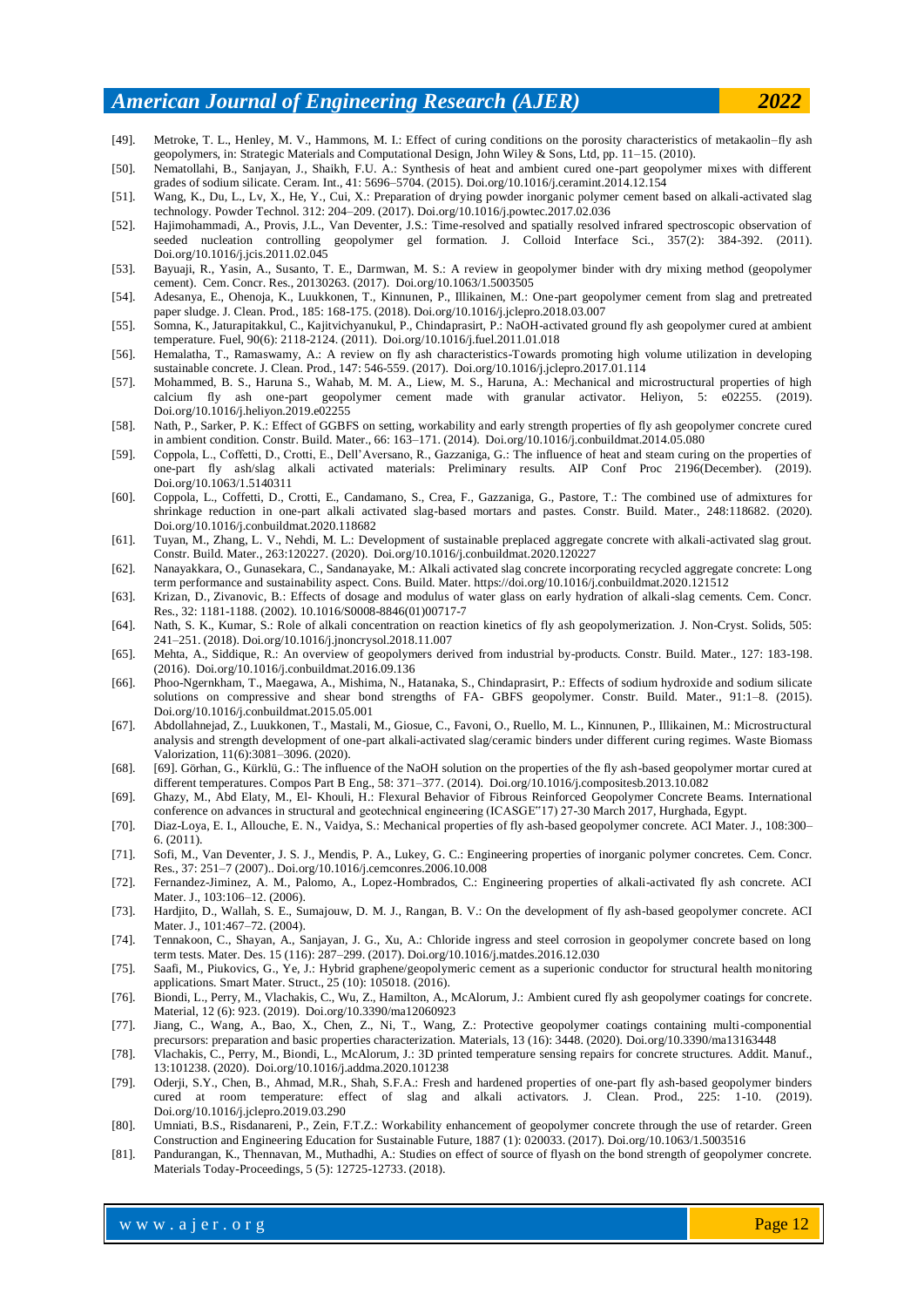- [82]. Saravanan, S., Nagajothi, S., Elavenilc, S.: Investigation on compressive strength development of geopolymer concrete using manufactured sand. Materials Today-Proceedings, 18(1): 114-124. (2019). [Doi.org/10.1016/j.matpr.2019.06.284](https://doi.org/10.1016/j.matpr.2019.06.284)
- [83]. Jamkar, S.S., Ghugal, Y.M., Patankar, S.V.: Effect of fly ash fineness on workability and compressive strength of geopolymer concrete. Indian Conc. J., 87 (4): 57-62. (2013).
- [84]. Leong, H. Y., Ong, D. E. L., Sanjayan, J. G., Nazari, A.: Suitability of Sarawak and Gladstone fly ash to produce geopolymers: a physical, chemical, mechanical, mineralogical and microstructural analysis. Ceramics International, 42 (8): 9613-9620. (2016). [Doi.org/10.1016/j.ceramint.2016.03.046](https://doi.org/10.1016/j.ceramint.2016.03.046)
- [85]. Hadi, M. N. S., Zhang, H., Parkinson, S.: Optimum mix design of geopolymer pastes and concretes cured in ambient condition based on compressive strength, setting time and workability. J. Build. Eng., 23: 301-313. (2019). [Doi.org/10.1016/j.jobe.2019.02.006](https://doi.org/10.1016/j.jobe.2019.02.006)
- [86]. Jindal, B.B.: Investigations on the properties of geopolymer mortar and concrete with mineral admixtures: a review. Constr. Build. Mater., 227: 116644. (2019). [Doi.org/10.1016/j.conbuildmat.2019.08.025](https://doi.org/10.1016/j.conbuildmat.2019.08.025)
- [87]. Elyamany, H. E., Abd Elmoaty, A. M., Elshaboury, A. M.: Setting time and 7-day strength of geopolymer mortar with various binders. Constr. Build. Mater., 187: 974-983. (2018). [Doi.org/10.1016/j.conbuildmat.2018.08.025](https://doi.org/10.1016/j.conbuildmat.2018.08.025)
- [88]. Laskar, S.M., Talukdar, S.: Development of ultrafine slag based geopolymer mortar for use as repairing mortar. J. Mater. Civil Eng., 29 (5): 04016292. (2017). [Doi.org/10.1061/\(ASCE\)MT.1943-5533.0001824](https://doi.org/10.1061/(ASCE)MT.1943-5533.0001824)
- [89]. Antoni, A., Satria, J., Sugiarto, A., Hardjito D.: Effect of variability of fly ash obtained from the same source on the characteristics of geopolymer. MATEC Web of Conferences 97:01026. (2016). [Doi.org/10.1051/matecconf/20179701026](http://dx.doi.org/10.1051/matecconf/20179701026)
- [90]. Zailani, W.W.A., Bouaissi, A., Abdullah, M.M.A., Abd Razak, R., Yoriya, S.: Bonding strength characteristics of FA-based geopolymer paste as a repair material when applied on OPC substrate. Applied Sciences-Basel 10 (9): 3321. (2020). Doi.org/10.3390/app10093321.
- [91]. Huseien, G. F., Mirza, J., Ismail, M., Hussin, M.W.: Influence of different curing temperatures and alkali activators on properties of GBFS geopolymer mortars containing fly ash and palm-oil fuel ash. Constr. Build. Mater., 125: 1229-1240. (2016). [Doi.org/10.1016/j.conbuildmat.2016.08.153](https://doi.org/10.1016/j.conbuildmat.2016.08.153)
- [92]. Alrefaei, Y., Wang, Y., Dai, J.: The effectiveness of different superplasticizers in ambient cured one-part alkali activated pastes. Cem. and Concr. Comp, 97:166-174 (2019). [Doi.org/10.1016/j.cemconcomp.2018.12.027](https://doi.org/10.1016/j.cemconcomp.2018.12.027)
- [93]. Zhang, H., Qiu, G. H., Kodur, V.: Spalling behavior of metakaolin-fly ash based geopolymer concrete under elevated temperature exposure. Cem. Concr. Comp., 106: 103483. (2020). [Doi.org/10.1016/j.cemconcomp.2019.103483](https://doi.org/10.1016/j.cemconcomp.2019.103483)
- [94]. Ghazy, M.F., Abd Elaty, M.A.A., Abo Elkhair, A.: Setting and Mechanical Properties of Fly Ash Based Geopolymers. International Conference on Advances in Structural and Geotechnical Engineering ICASGE'17 27-30 March 2017, Hurghada, Egypt, 15 pp
- [95]. Abd Elaty, M.A.A., Ghazy, M.F., Abd El Hameed, M.F: Optimization of Geopolymer Concrete by Principal Component Analysis. ACI Materials Journal, 114 (2): 253-264 (2017). DOI:10.14359/51689563
- [96]. Ghazy, M.F., Abd Elaty, M.A.A., El-Behery, N.: Mechanical Properties of fibers Reinforced Geopolymer Based Materials. International Conference on Advances in Structural and Geotechnical Engineering ICASGE'19, Egypt-Africa: TOGETHER WE CAN CONSTRUCT PROMISING FUTURE, 25-28, March 2019, Hurghada, Egypt.
- [97]. Taher, S.F., Ghazy, M.F., Abd Elaty, M., Elmasry, M., Elwan, S.: Exploratory Scrutiny on Fracture of Lightly Reinforced Fiber Geopolymer Concrete Notched Beams. 2nd International Conference on Innovation Building Materials, Cairo, Egypt, 2018, 18 pp.
- [98]. Al-Azzawi, M., Yu, T., Hadi, M.N.S.: Factors affecting the bond strength between the fly ash-based geopolymer concrete and steel reinforcement. Structures, 14: 262-272. (2018). [Doi.org/10.1016/j.istruc.2018.03.010](https://doi.org/10.1016/j.istruc.2018.03.010)
- [99]. Zannerni, G. M., Fattah, K. P., Al-Tamimi, A. K.: Ambient cured geopolymer concrete with single alkali activator. Sustainable Materials and Technologies, 23: e00131. (2020). [Doi.org/10.1016/j.susmat.2019.e00131](https://doi.org/10.1016/j.susmat.2019.e00131)
- [100]. Bondar, D., Ma, Q., Soutsos, M., Basheer, M., Provis, J., Nanukuttana, S.: Alkali activated slag concretes designed for a desired slump, strength and chloride diffusivity. Constr. Build. Mater., 190: 191-199. (2018). [Doi.org/10.1016/j.conbuildmat.2018.09.124](https://doi.org/10.1016/j.conbuildmat.2018.09.124)
- [101]. Hu, Y., Tang, Z., Li, W., Li, Y.: Physical-mechanical properties of fly ash/GGBFS geopolymer composites with recycled aggregates. Constr. Build. Mater., 226: 139-151.(2019).
- [102]. Huang, G. D., Ji, Y., Li, J., Hou, Z., Dong, Z.: Improving strength of calcinated coal gangue geopolymer mortars via increasing calcium content. Constr. Build. Mater., 166: 760-768. (2018)[. Doi.org/10.1016/j.conbuildmat.2018.02.005Get](https://doi.org/10.1016/j.conbuildmat.2018.02.005)
- [103]. Bhutta, A., Farooq, M., Banthia, N.: Performance characteristics of micro fiber-reinforced geopolymer mortars for repair. Constr. Build. Mater., 215: 605-612. (2019). [Doi.org/10.1016/j.conbuildmat.2019.04.210](https://doi.org/10.1016/j.conbuildmat.2019.04.210)
- [104]. Punurai, W., Kroehong, W., Saptamongkol, A., Mechanical properties, microstructure and drying shrinkage of hybrid fly ash-basalt fiber geopolymer paste. Constr. Build. Mater., 186: 62-70. (2018). [Doi.org/10.1016/j.conbuildmat.2018.07.115](https://doi.org/10.1016/j.conbuildmat.2018.07.115)
- [105]. Aiken, T. A., Kwasny, J., Sha, W., Soutsos, M. N.: Effect of slag content and activator dosage on the resistance of fly ash geopolymer binders to sulfuric acid attack. Cem. Concr. Res., 1 (111): 23–40. (2018). [Doi.org/10.1016/j.cemconres.2018.06.011](https://doi.org/10.1016/j.cemconres.2018.06.011)
- [106]. Alzeebaree, R., Çevik, A., Nematollahi, B., Sanjayan, J., Mohammedameen, A., Güls\_an, M. E.: Mechanical properties and durability of unconfined and confined geopolymer concrete with fiber reinforced polymers exposed to sulfuric acid. Constr. Build. Mater., 10 (215): 1015–1032. (2019). [Doi.org/10.1016/j.conbuildmat.2019.04.165](https://doi.org/10.1016/j.conbuildmat.2019.04.165)
- [107]. Ohno, M., LI, V.: Sulfuric acid resistance of strain hardening fiber reinforced geopolymer composite. Indian Conc. J., 93(12):47-53. (2019).
- [108]. Thokchom, S., Ghosh, P., Ghosh, S.: Resistance of fly ash based geopolymer mortars in sulfuric acid. ARPN J. Engin. App. Sci., 4(1): 65-70. (2009).
- [109]. Zhang, P., Gao, Z., Wang, J., Guo, J., Hu, S., Ling, Y.: Properties of fresh and hardened fly ash/slag based geopolymer concr ete: a review. J. Clean. Prod., 3: 122389. (2020). [Doi.org/10.1016/j.jclepro.2020.122389](https://doi.org/10.1016/j.jclepro.2020.122389)
- [110]. Manjunath, R., Narasimhan, M. C., Umesha, K.: Studies on high performance alkali activated slag concrete mixes subjected to aggressive environments and sustained elevated temperatures. Constr. Build. Mater., 229: 116887. (2019). [Doi.org/10.1016/j.conbuildmat.2019.116887](https://doi.org/10.1016/j.conbuildmat.2019.116887)
- [111]. Joshy, B. M., Paul, M. M.: Resistance to sodium sulphate and sodium chloride attack of fly ash based geopolymer concrete. Trans. Engin. Sci., 2(10): 2347-1875. (2014).
- [112]. Bellum, R, R., Muniraj, K., Madduru, S. R.: Influence of slag on mechanical and durability properties of fly ash-based geopolymer concrete. J. Korean Ceram. Soc., 57 (5): 530–545. (2020).
- [113]. Albitar, M., Ali, M. M., Visintin, P., Drechsler, M.: Durability evaluation of geopolymer and conventional concretes. Constr. Build. Mater., 1 (136): 374–385. (2017). [Doi.org/10.1016/j.conbuildmat.2017.01.056](https://doi.org/10.1016/j.conbuildmat.2017.01.056)
- [114]. Satpute Manesh, B., Wakchaure Madhukar, R., Patankar Subhash, V.: Effect of Duration and Temperature of Curing on Compressive Strength of Geopolymer Concrete. Inter. J. Engin. Innov. Tech., (IJEIT). Vol. 1(5):152-155. (2012).